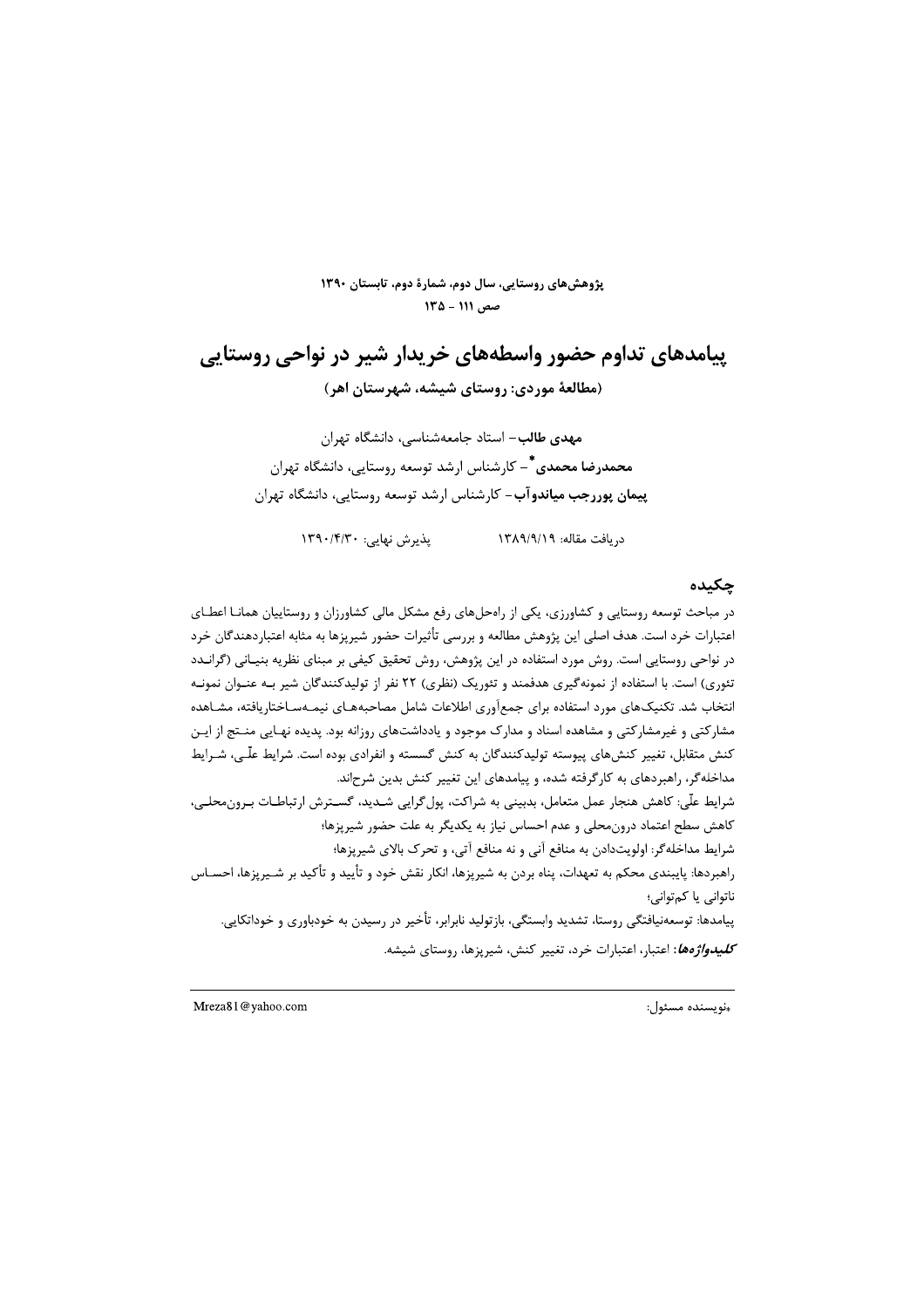مهدي طالب و همكاران ـــــــــــــ ــــ پیامدهای تداوم حضور واسطههای خریدار شیر در نواحی روستایی

#### مقدمه

روستا کوچک ترین واحد تشکیلاتی و اجتماعی در ایران محسوب می شــود. روســتاها تــا قبــل از سال ۱۳۴۰ تحت مالکیت مالکان بودهاند و آنان بر ابعاد مختلف زندگی (اجتماعی، اقتصـادی، و سیاسی) روستاییان سیطره داشتند (طالب، ۱۳۷۶، ۹).

با اصلاحات اراضی در ایران روابط و مناسبات کهنه ارباب ـ رعیتی به صـورتی نـاموزون از هـم یاشید و اقتصـاد کشـاورزی ایـران در جهـت اقتصـاد سـرمایهداری قـرار گرفـت (علینـی، ۱۳۸۴،  $A-\lambda f$ 

یکی از تأثیرات اصلاحات اراضـی، رشـد سـریع سـوداگران ده بـود. در ایـن میـان دو گـروه سوداگران ـ یعنی سلفخران و نزولخواران - نبض اقتصاد روستایی ایران را بهدست گرفتنــد. از عوامل پیشرفت دو گروه، یا شگردهایشان، داشتن تحرکت لازم در کار و حاضر بـودن بـهموقـع در محل کار و تعقیب مشتری تا هنگام احتیاج مبرم او به وام و داشتن برنامه و سرانجام بدهکار نگهداشتن دائمي كشاورزان بوده اسـت. سـهولت وام گـرفتن و نحـوه پرداخـت آن، كـه وانمـود می شد امیدی به بازگشت آن نیست و احتیاج مبرم کشاورزان بهویـژه در مواقـع کشـت از علـل عمده جلب زارعـان بـدان سـمت بـوده اسـت. دشـواريهـاي شـراط گـرفتن وام از بانـكـهـا و شرکتهای تعاونی ـ از قبیل معرفی ضامن یا وثیقهـ و اندک بودن میزان وام علت دیگری اسـت که زارعان را به دام سلفخران و نزولخواران می اندازد (خسرو، ۱۳۵۸، ۱۵۸–۱۵۹).

در مباحث توسعه روستایی و کشاورزی یکی از راه حل هـای رفـع مشـکل مـالی کشـاورزان، گذاشتن اعتبارات کوچک،قیاس در اختیار آنهاست، که نقش مهمی در تمرکز و جهتدهـی بـه سرمایههای اندک روستاییان و ایجاد روحیه مشارکت و کار گروهی دارد (Escap, 1994, 12).

اعطای اعتبارات خرد می تواند در ابتدا تنها فرایندی اقتصادی در نظر گرفته شود، اما از آنجا که مشارکت گروهی خود اعضا، تشکیلِ دهندهٔ شبکهای اجتماعی است که پرداخت وام را بـدون ضامن و وثيقه انجام مى دهد، اعتماد به يكـديگر و همچنــين هنجارهـا و ارزشهـاى اجتمـاعى، ضامن پرداخت وامهاست. بر این اساس پروژهای که با هدف اقتصادی شروع به کار می کنــد، بــه فرایند اجتماعی تبدیل می شود (رحمانی و همکاران، ۱۳۸۷، ۱۰۶).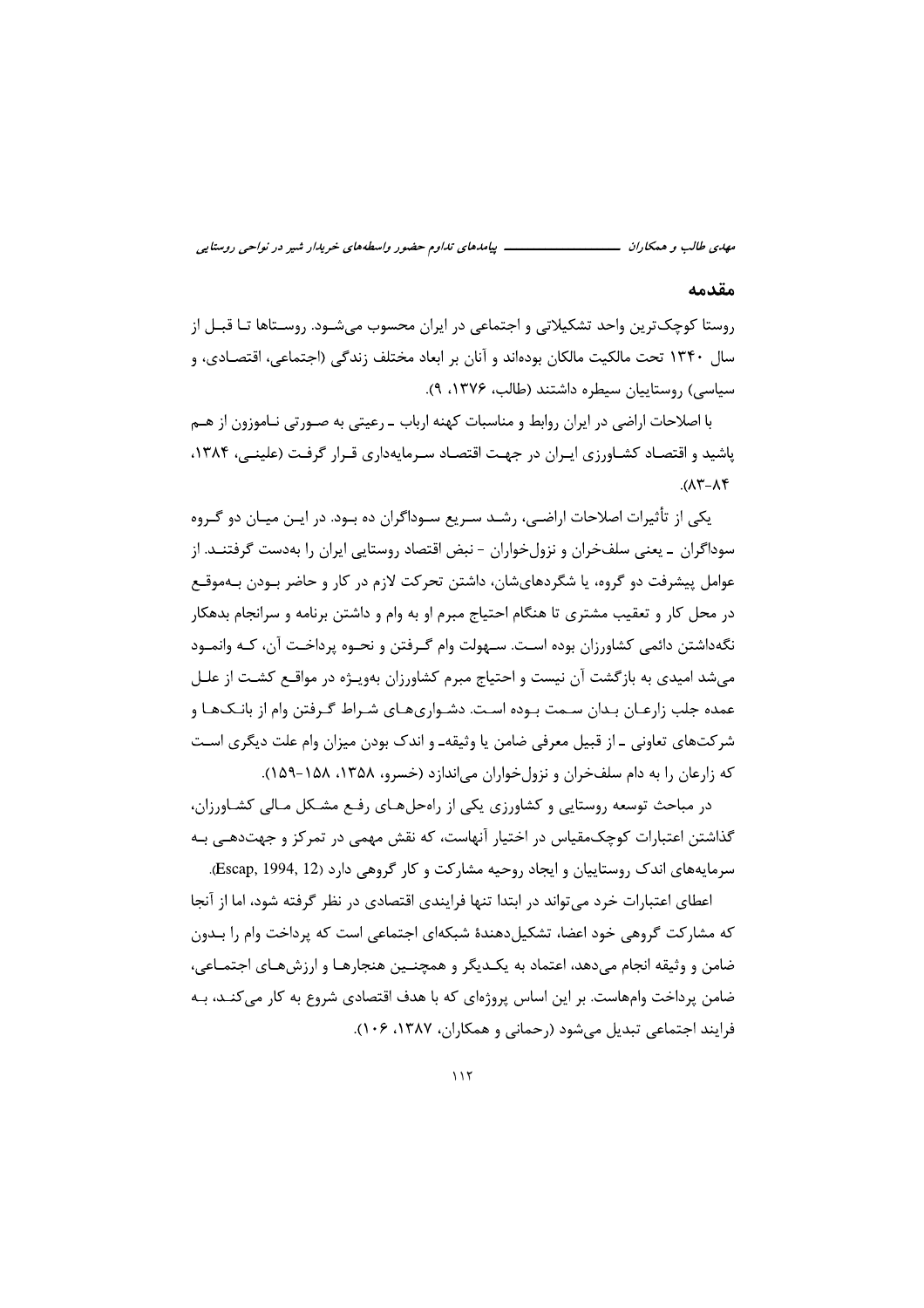! -*فصلنامه پژوهشهای روستایی*<br>ت*حقیقات ب*ه عمل آمده نیز نشان از آن دارند که بزرگترین مشکل زارعان، نیاز به سرمایه و<br>لاجرم اجبار آنان به سلفـفروشی محصول و دسـترنج خودشـان، آن هـم بـه بهـای نـازل اسـت<br>(طالب، ۱۳۷۲، ۵۳). ویژگی عم *فصلنامه پژوهشهای روستایی*<br>تحقیقات به عمل آمده نیز نشان از آن دارند که بزرگ<br>لاجرم اجبار آنان به سلففووشی محصول و دســترنج خود<br>(طالب، ۱۳۷۲، ۵۳). ویژگی عمده اعتبارات خرد، تأمین ش<br>وثیقه سنگین و سهمآورده، بی توجهی به سودآوری *فصلنامه پژوهش های روستایی*<br>تحقیقات به عمل آمده نیز نشان از آن<br>لاجرم اجبار آنان به سلففووشی محصول<br>(طالب، ۱۳۷۲، ۵۳). ویژگی عمده اعتبارات<br>وثیقه سنگین و سهمآورده، بی توجهی به س *فصلنامه پژوهشهای روستایی*<br>تحقیقات به عمل آمده نیز نشان از آن دارن<br>لاجرم اجبار آنان به سلففووشی محصول و دسا<br>(طالب، ۱۳۷۲، ۵۳). ویژگی عمده اعتبارات خر<br>وثیقه سنگین و سهمآورده، بی توجهی به سودآ ا*نصلنامه پزرهشهای روستایی*<br>ا*نصلنامه پزرهشهای روستایی*<br>تحقیقات به عمل آمده نیز نشان از آن دارند که بزرگ ترین مشکل زارعان، نیاز به سرمایه و<br>لاجرم اجبار آنان به سلفخووشی محصول و دسـترنج خودشـان، آن هـم بـه بهـای نـازل اسـت وثیقه سنگین و سهماورده، بی'فوجهی به سوداوری در ارائه خدمات اعتبـاری و مـواردی از ایـن<br>دستـانــد (Roht, 1997, 38). تـأمین اعتبـارات خـرد بـرای تضــمین موفقیـت کســبـوکارهـای<br>رستـایـی خرد، با آنکه لازم است لیکن کافی نیست. ش

متداد المراد المراد المراد المراد و المراد المراد المراد المراد المراد المراد المراد المراد المراد المراد المر<br>المكان الممكن المراد المراد المراد المراد المراد المراد المراد المراد المراد المراد المراد المراد المراد المر<br>

´´³³³³³³³³³³³³³³³³³³³³³³³³³³³³³³³³³³³³³³³³³³³³³³³³³³³³³³³³³³³³³³³³³³³³³³³³³³³³³³³³³³³³³³³³³³³³³³³³³³³³³³³³³³³³³³³³³³³³³³³³³³³³³³³³³³³³³³³³³³³³³³³³³³³³³³³³³³³³³³³³³³³³³³³³³³³³³³³³³³³³³³³³³³³³³³³³³³³³³³³³³³³³³³³³³³³³³³³³³³³³³³³³³³³³³³³³³³³³³³³³³³³³³³³³³³³³³ 1. Credit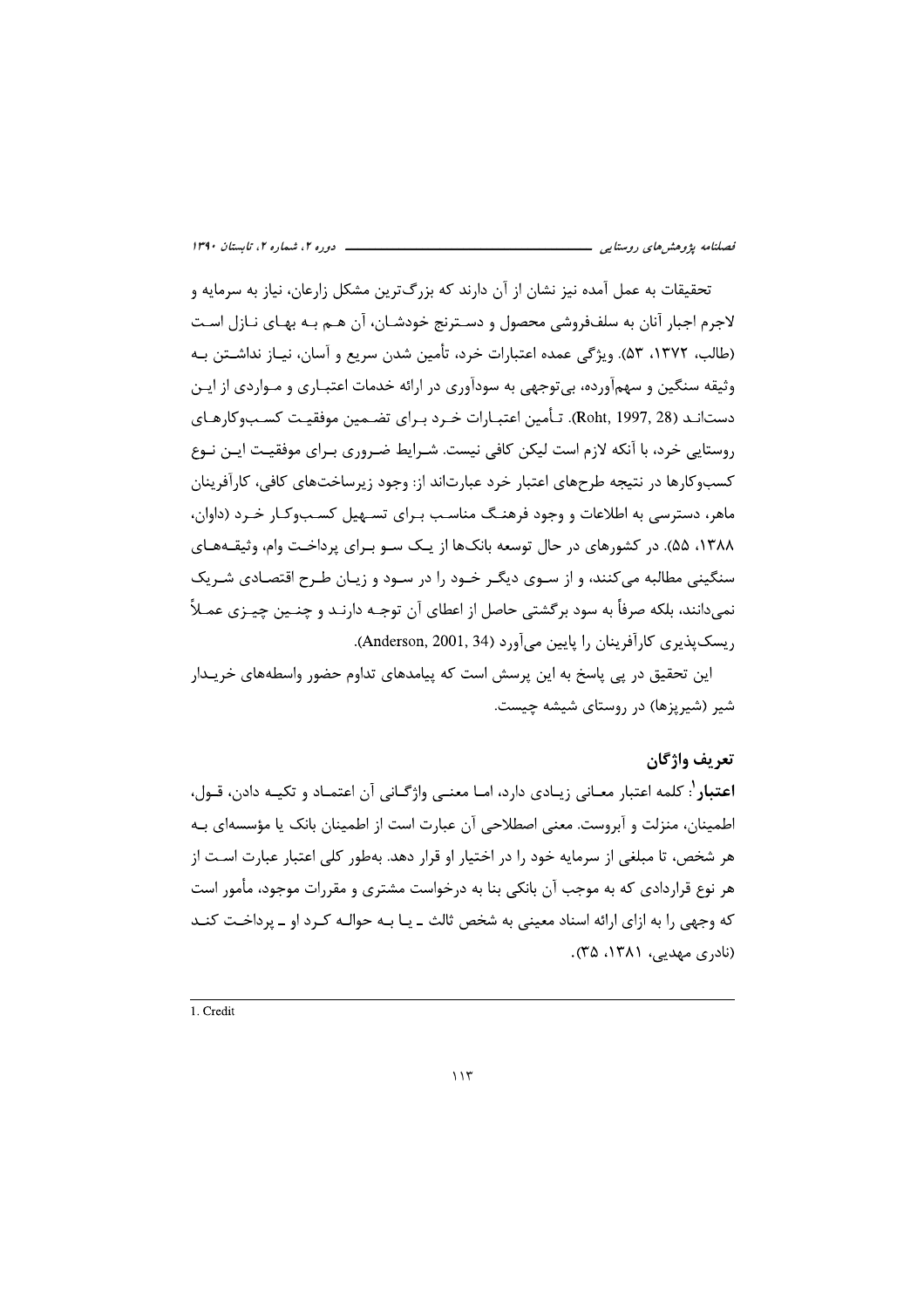*مضور واسطههای خریدار شیر در نواحی روستایی*<br>ابقهای ۳۰ ساله دارد، این اسـت کـه بـه<br>گروههـای کــهدرآمــد بــه منظــور انجــام<br>یــاز قــرار مــیگیــرد (رحمــانی انــدبیلی، *ن تداوم حضور واسطههای خریدار شیر در نواحی روستایی*<br>دنیا سابقهای ۳۰ ساله دارد، این اسـت کـه بـه<br>اختیار گروههـای کـمدرآمـد بـه منظـور انجـام<br>، مورد نیـاز قـرار مـیگیـرد (رحمـانی انـدبیلی، *پیامدهای تداوم حضور واسطههای خریدار شیر در نواحی روستایی*<br>که در دنیا سابقهای ۳۰ ساله دارد، این اسـت کـه بـه<br>کـه در اختیار گروههـای کــهدرآمــد بــه منظـور انجــام<br>جولوژی مورد نیــاز قــرار مــیگیــرد (رحمــانی انــدبیلی، باسه *ای اساده ای تداوم حضور واسطههای خریدار شیر در نواحی روستایی*<br>اعتبارات خرد که در دنیا سابقهای ۳۰ ساله دارد، این اسـت کـه بـه<br>بر، وامهای کوچک در اختیار گروههـای کـمدرآمـد بـه منظـور انجـام<br>راه مهارت و تکنولوژی مورد نی م*هدی طالب و همکاران*<br>- *مهدی طالب و همکاران*<br>**اعتبارات خرد** : منظور از اعتبارات خرد که در دنیا سابقهای ۳۰ ساله دارد، این اسـت کـه بـه<br>منظور رفع محرومیت و فقر، وامهای کوچک در اختیار گروههـای کـمدرآمـد بـه منظـور انجـام<br>فع م*هدی طالب و همکاران*<br>**اعتبارات خرد<sup>1</sup>: منظور از اعتبارات خرد که در د**<br>منظور رفع محرومیت و فقر، وامهای کوچک در اخ<br>فعالیتهای کوچک به همراه مهارت و تکنولوژی ه<br>۲۲، ۱۳۸۰. م*هدی طالب و همکاران*<br>**اعتبارات خرد<sup>י</sup>: منظور از اعتبارات خرد**<br>منظور رفع محرومیت و فقر، وامهای کوچ<br>فعالیتهای کوچک به همراه مهارت و تک<br>فعالیتهای کوچک به همراه مهارت و تک م*هدی طالب و همکاران*<br>اعتب**ارات خرد<sup>1</sup>: م**نظور از اعتبارات خرد که در دنیا سابقهای ۳۰ ساله دارد، این است کـه بـه<br>منظور رفع محرومیت و فقر، وامهای کوچک در اختیار گروههای کـم.درآمـد بـه منظـور انجـام<br>فعالیتـهای کوچک به همراه فعالیتهای کوچک به همراه مهارت و تکنولوژی مورد نیـاز قـرار مـیگیـرد (رحمـانی انــدبیلی،<br>۱۳۸۰، ۳۲).<br>اهداف اعتبارات خرد عبارتاند از: افزایش تولید محصولات کشاورزی، بیـرون رانــدن منــابع<br>غیررسمی از بازار اعتبارات، کاهش هزینه

تعدیل درآمدها و انتقال تکنولوژی (خزاعی، ۱۳۷۹، ۳۷).<br>از جمله تجربیات موجود در زمینه اعتبارات خرد در کشورهای دیگر مـیتـوان بـه جنــبش<br>جهانی بانک روستا در سال ۱۹۷۶ و یا آغاز طرح تحقیقاتی دکتر یونس کـه منجـر بـه تأســیس<br>بانک گ بين|لمللي ديگري مانند اكسيو و فنيكا به منظور از بين بردن فقر در كشورهاي امريكاي لاتـين، اقدام به تأسیس بانک روستا کردند. در سریلانکا طرح اعتباری هیئت توسعه صـنعتی بـا فـراهم<br>ساختن اعتبارات برای روستاییان، موجب تقویت صنایع کوچک در روسـتاها و افـزایش اشـتغال<br>گردید (نادری مهدبی، ۱۳۸۱، ۳۹).

انواع سازمانها و مؤسسات اعتباری در توسعه روستایی

کاوانامور مؤسسات اعتباردهنده در کشورهای در حال توسعه را به دو نوعِ "رسمی و غیررسمی"<br>تقسیم میکند:

گردید (نادری مهدیی، ۱۳۸۱، ۲۹).<br>**آنواع سازمان ها و مؤسسات اعتباری در توسعه روستایی**<br>کاوانامور مؤسسات اعتباردهنده در کشورهای در حال توسعه را به دو نوع "رسمی و غیررسمی"<br>کاوانامور مؤسسات اعتباردهنده در کشورهای در حال توسعه را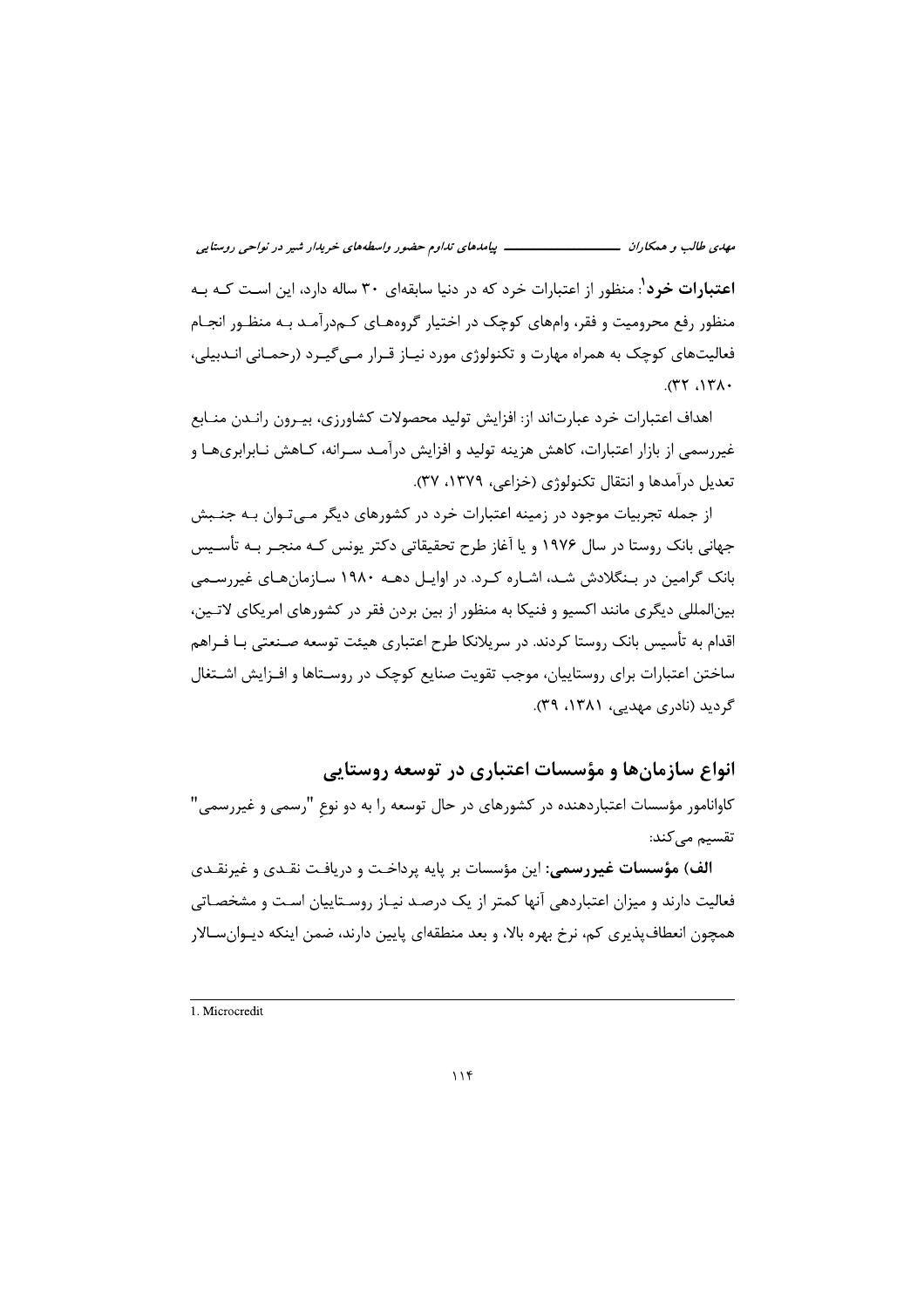نيز نيستند (Ghate, 1992 به نقل از افتخاري و همكاران، ۱۳۸۵، ۵۳).

ب) م**ؤسسات رسمی**: این مؤسسات در قالب بانکها، مؤسسات مالی و اعتبـار و نهادهـای بینالمللی فعالیت میکنند و نقش توسعهای آنهـا بسـیار سـازنده اسـت. یکـی از موفــقتـرین نمونههای آن گرامینبانک بنگلادش است، که وامهایی در زمینهٔ توسعه کشاورزی بـرای تـأمین نهادهها، مکانیزاسیون، نوآوریهای آبیاری، حمایت از کشـاورزان در موقـع حـوادث غیرمترقبـه، خريد زمين و نظاير اينها مي يردازند (IFAD, 2003 به نقل از افتخاري و همكاران، ۱۳۸۵، ۵۴).

در کشور ما پرداخت اعتبارات خرد روستایی به طور رسمی به این چند شکل صورت می گیرد:

١. يرداخت وامهاى خوداشتغالى؛ ٢. اعطاى اعتبـارات فـرش بـافى؛ ٣. وام سـلف كشـاورزى؛ ۴. پرداخت اعتبار به زنان سرپرست خانوار؛ ۵. منابع اعتبار تعاونی هـای روسـتایی؛ ۶. پرداخـت وام برای خرید ماشینآلات کشاورزی؛ و ۷. پرداخت وام برای حفر و تأمین برق و راهانـدازی چــاههــای عميق.

در ایران بانک کشاورزی مهمترین منبع پرداخت اعتبارات خرد در زمینه توسعه فعالیتهای کشاورزی است. روش پرداخت اعتبار خرد این بانک بیشتر به صورت سرمایهگـذاری مشــتر ک و مشارکت در واحدهای تولیدی است (سلامی و طلاحی لنگرودی، ۱۳۸۱، ۱۴).

در این میان نقش منابع غیررسمی تأمین اعتبارات خرد، بسیار تعیـین کننــده اسـت. منــابع غیررسمی اغلب غیردولتی یا مرتبط به بخش خصوصی|ند، مشتمل بر بخش خصوصی (اشخاص حقیقی و حقوقی)، وام هندگان غیررسمی (سلفخران، پیلـهوران، میـدانداران، دکـانداران شهری و روستایی و جز آنها)، و اقوام و دوستان کشاورزان.

به طور کلی هر چه فعالیت و نقش منابع تأمین اعتبار رسمی (بانکها) در تأمین اعتبـارات مـورد نیاز کشاورزان کمرنگ تر و ضعیف تر باشد، نقش و اهمیت وامدهندگان غیررسمی بیشتر می شود.

دو منبع غیررسمی تأمین اعتبار که کشاورزان و روستاییان معمولاً به ناچار به آنها مراجعـه مے کنند، عبارتاند از:

**الف - رباخواران:** اینان در واقع نوعی منبع اعتباری محلی انـد. در دوره قبـل از اصـلاحات ارضی معمولاً افراد شناختهشدهای از قبیل مباشران ارباب، کدخداها، دستفروشها و حتی خود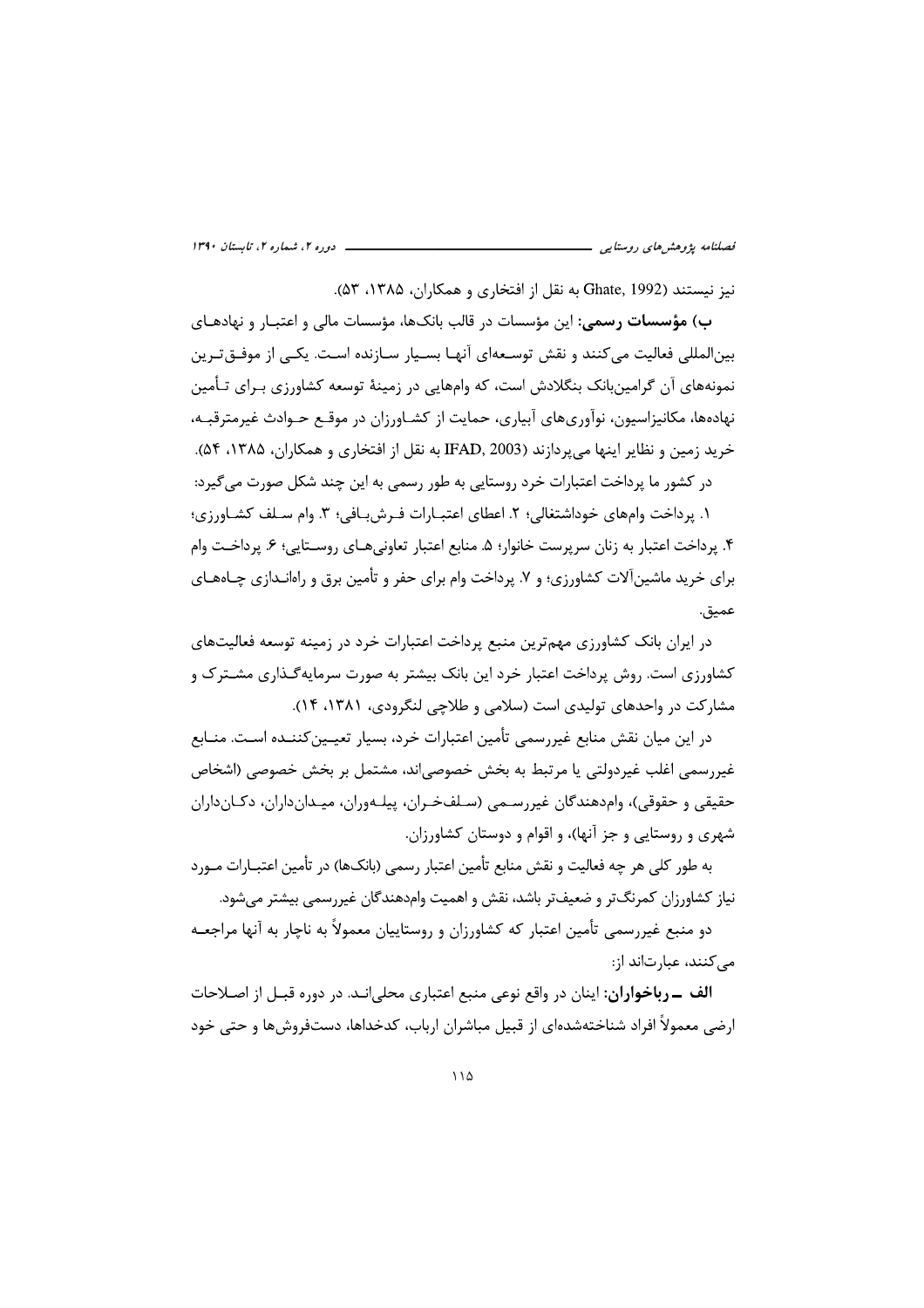رباخواران فقط به رباخواری مے پرداختنـد؛ امـا بـا اجـرای اصـلاحات ارضـی ایـن افـراد، نقـش گستر دهشان را در پرداخت اعتبار از دست دادند. در واقع این نوع اعتبار رقیبی بـرای مؤسسـات اعتباری رسمی به حساب میآیند؛ و تازه، رباخواران در پرداخت اعتبـار مشـكلات اداری بـرای کشاورزان به وجود نمی آورند. علاوه بر این، در بیشتر روستاهای دورافتاده کشور که فاقد منـابع رسمی اند، دسترسی به رباخواران آسان تر است.

**ب ــ سلفخران:** به افرادی گفتـه مـی شـود کـه محصـولات کشـاورزی را پـیش از فصـل برداشت با سوء استفاده از نیاز کشاورزان به پول و منابع مالی در فصل کاشت، بـه قیمـت ارزان میخرند. در واقع این افراد پیشاپیش پولی را به عنوان پیشخرید به کشاورزان میپردازنـد و در قبال آن هیچ سودی هم طلب نمی کنند، اما به هنگام برداشت، مقداری از محصول کشاورز را به جای پول شان برمی دارند که قیمت آن بسیار بیشتر از پولی است که خـود آنـان بـه کشـاورزان یرداختهاند (اسماعیل یور، ۱۳۷۹ و ایران نژاد، ۱۳۷۵).

### يتشينه تحقيق

مطالعات دکتر طالب در زمینهٔ نظام اعتبار روسـتایی در ایـران، کـه بـه نـوعی فراتحلیـل نظـام اعتباری روستایی در آن مقطع به شمار می٫رود، مؤید این نکته است که منابع غیر٫سمی تـأمین اعتبار و مبادله در حیات روستایی ایران همواره بسیار اهمیت داشته است، بهطوری که این منابع غيررسمي معمولاً اينها هستند: دكانداران، سـلفخـران، پيلـهوران، ميـدانداران، بارفروشـان و نزولخواران. اینان از نظر تعداد و حجم وامهای پرداختی، در مقایسه با منـابع رسـمی همچـون بانک کشاورزی، تعاونیهای روستایی و دیگر بانکهایی چون تجارت و صادرات، اهمیت بیشتری دارند. دکانداران و سلفخران منابعی هسـتند کـه بیشـتر بـا هـدف تـأمین نیازهـای مصـرفی خانوارهای روستایی فعالiند و با فراهم ساختن کالاهای مصرفی خانوارها در طول سال، بـه ازای این کار محصول آنها را برمیدارند و یا با سلفخـری محصـول، وجـه نقـد کالاهـای مـورد نیـاز روستاییان را تأمین مے کنند (موسوی، ۱۳۸۴، ۴۸).

نتایج مطالعهای که در دهه ۱۳۴۰ در ۱۳ منطقه روستایی صورت گرفت، حاکی از آن است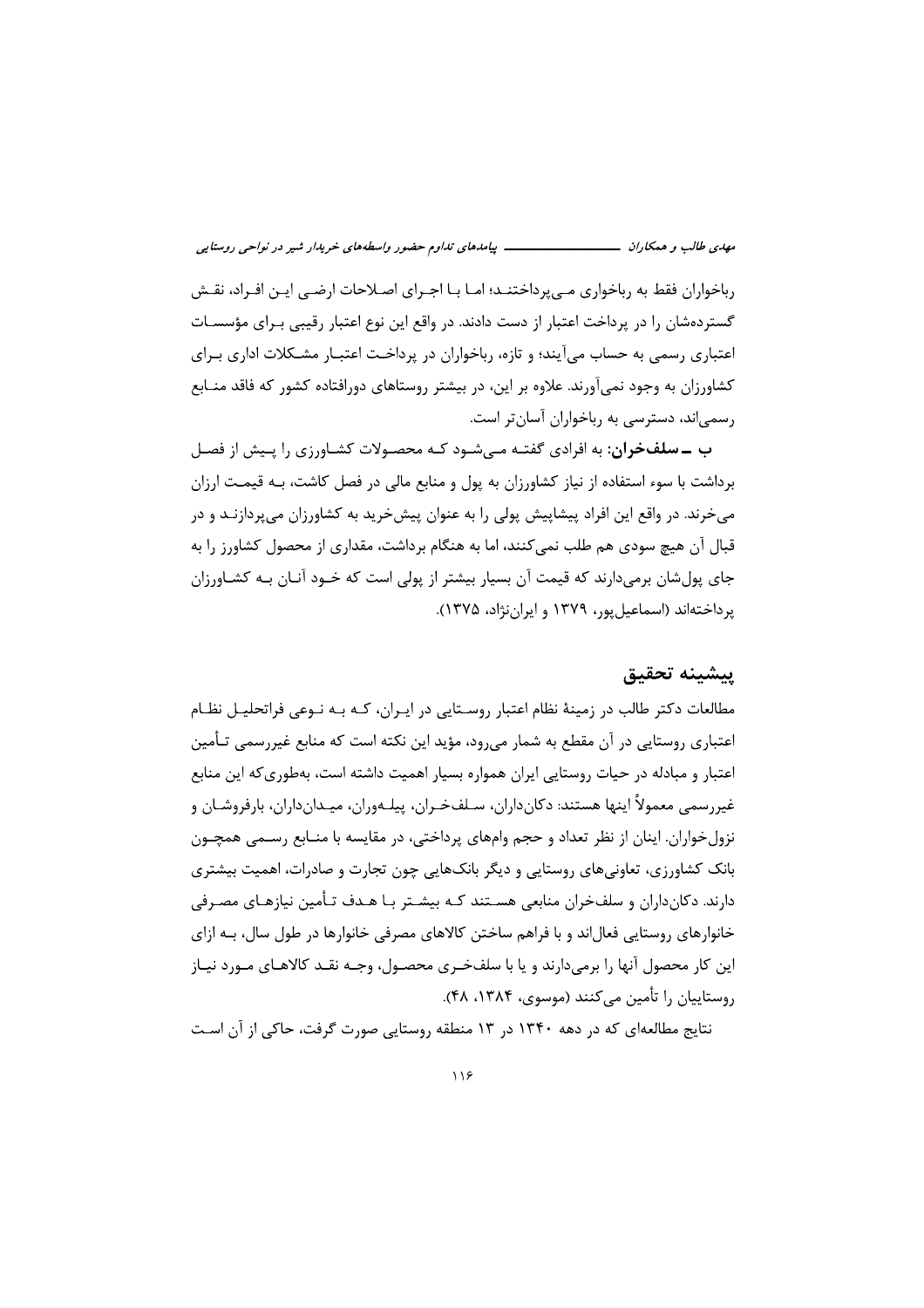که بیش از ۶۸ درصد از اعتبارات ضروری موردنیاز زارعان را بخش خصوصی تـأمین مـی)کنـد و فقط ٣٢ درصد آن بر عهدة بخش دولتي است (ازكيا، ١٣٧۴، ١٣٠).

نجفی و یعقوبی (۱۳۸۳) در مطالعه میدانی در استان فارس، بـه بررسـی و تعیـین موضـوع مؤسسههای مالی رسمی و غیررسمی پرداختند. نتایج آنان نشان می دهد که اصـلی تـرین علـت دریافت اعتبار کشاورزان از منابع رسمی و غیررسمی اعتبار، همانا مصارف تولیدی است. بررسی هزینههای پنهان دریافت اعتبار نیز مشخص می سازد که هزینههـای جـانبی دریافـت اعتبـار از بخش رسمی بالاتر از بخش غیررسمی است. همچنین قشرهای کـمدرآمـد روسـتایی بیشـترین سهم دریافت اعتبار را از بخش غیررسمی داشتهانـد و تمایـلشـان بـه همکـاری کشـاورزان بـا مؤسسههای مالی خرد بیشتر بوده است، که این خـود آمـادگی کشـاورزان منـاطق روسـتایی را برای تشکیل مؤسسههای خرد نشان می دهد (نجفی و یعقوبی، ۱۳۸۴).

افتخاری و عینالی (۱۳۸۴) در مقالهای نشان دادهاند که تأثیربخشی منابع اعتبـار در بهبـود شرایط زندگی روستاییان و کشاورزان خرده یا بسیار زیاد است (افتخاری و عینالی، ۱۳۸۴).

## روش شناسے ِ

در این مطالعه، ابتدا به منظور بررسی وضعیت فعالیت تولیدکننــدگان شــیر (دامــداران) از روش ارزیابی سریع روسـتایی (RRA) اسـتفاده شـد. در ایـن مرحلـه تکنیـک جمـع[وری اطلاعـات، مصاحبه نیمهسازمان یافته و مشاهده (مشارکتی و غیرمشارکتی) بود. جمعآوری یافتههـای ایـن مطالعه، در طول یک سال زراعی (فروردین تا اسفند ۱۳۸۷) انجام شد. در طی این یک سال بـا بهرهگیری از تکنیـکـهـای مـذکور، آگـاهی لازم دربـاره ویژگـیهـای روسـتای شیشـه، شـیوه بهرهبرداری، نحوه مراجعه شیریزها، تقسیم کار، و مواردی از این دست، حاصل شد.

یس از تحلیل دادههای یاد شده و پی بردن به تغییر کنش (پیوسته به گسسته) تولیدکنندگان، با استفاده از روش نظریه بنیانی، براساس اصول و رویههـای اسـتراس و کـوربین تلاش شد که دلایل ظهور این پدیده در روستای شیشه درک گردد. روش نظریه بنیانی معمـولاً برای پژوهش درباره موضوعاتی به کار میرود که پیش از آن مطالعه چندانی در مورد آنها انجام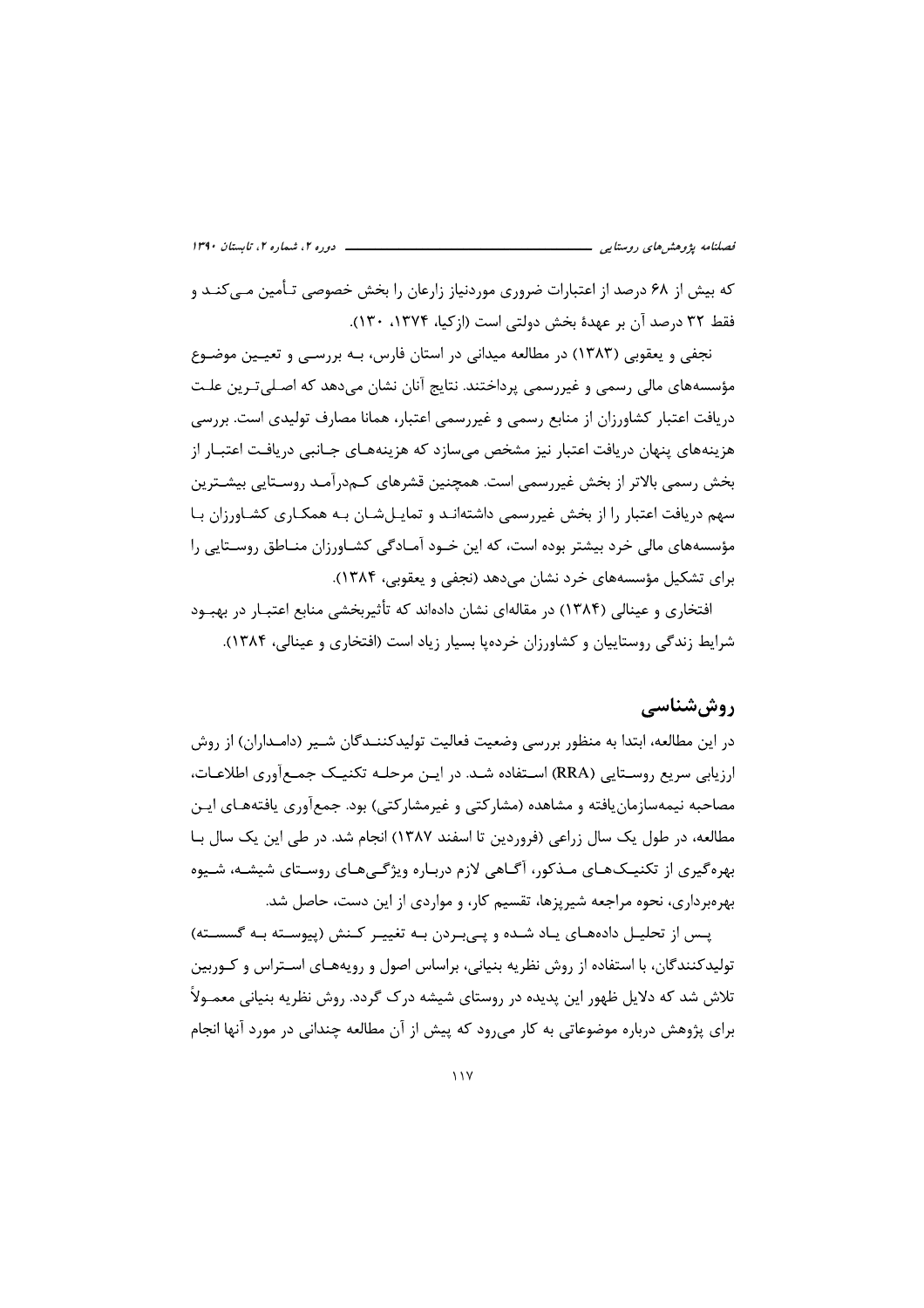ـــــ پیامدهای تداوم حضور واسطههای خریدار شیر در نواحی روستایی مهدي طالب و همكاران ــــــــــــــــــــــ

نشده و نیاز به بررسی و فهم عمیق تر آنهـا وجـود دارد (ادیـب حـاج بـاقری، ۱۳۸۵، ۱۷). روش نظریه بنیانی برای تحلیل دادههایی که در فرایند تحقیق جمعآوری میشوند به کار مـیرود. در ایـن مرحله، دادهها با استفاده از تکنیک مصاحبه نیمهسازمان یافته (فردی و گروهی)، مشاهده (مشــارکتی و غیرمشارکتی) و یادداشتهای نگارندگان در فرآیند مطالعه، جمعآوری شدند.

# روش نمونهگېري

در روش نظریه بنیانی <sup>۱</sup> تعداد شرکتکنندگان تحقیق از ابتدا مشخص نیست بلکه به تـدریج بـا جمعآوری و تحلیل دادهها مشخص می شود، و نمونه گیری تا زمانی ادامه می یابد کـه دادههـای جدید، تکرار یافتههای قبلی باشند و یافتههای تحقیق به اشباع برسد.

صاحبنظران بر آنانـد کـه بهتـر اسـت در مطالعـه بـا روش نظريـه بنيـاني، ترکيبـي از دو نمونه *گ*یری مبتنی بر هدف<sup>۲</sup> و نمونه *گ*یری نظری<sup>۳</sup> مورد استفاده قرار گیرد (ادیب حاج بـاقری و دىگران، ۱۳۸۵، ۱۲۶).

در نمونه گیری مبتنی بر هدف، افراد بدین دلیل انتخاب می،شوند که اطلاعات بکـر فراوانـی درباره پدیده خاصی دارند؛ یا اینکه که با پدیده مورد نظر مواجه شـدهانـد و یـا دیـدگاه خاصـی درباره آن دارند (همان، ۲۷). اما در نمونه گیـری تئوریـک، انتخـاب هـر شـر کت کننـده جدیـد، بستگی به نمونهها یا شرکتکنندگان قبلی و دادههای حاصل از آنها خواهد داشـت. بـه عبـارت دیگر، جمعآوری دادهها در نمونهگیری تئوریـک، بیشـتر در پرتـو مقولـههـا و مفـاهیمی کـه از دادههای قبلی استخراج شدهاند انجام می شود (همان، ۳۰).

در این تحقیق ابتدا براساس نمونه گیری هدفمند با ۹ نفر از دامداران (تولیدکنندگان شـیر) مصاحبه شد؛ و پرسش اصلی عمدتاً به علتهای همکاری دامداران با شیریزها اشاره داشت. پس

<sup>1.</sup> Grounded Theory

<sup>2.</sup> Pruposeful Sampling 3. Theoretical Sampling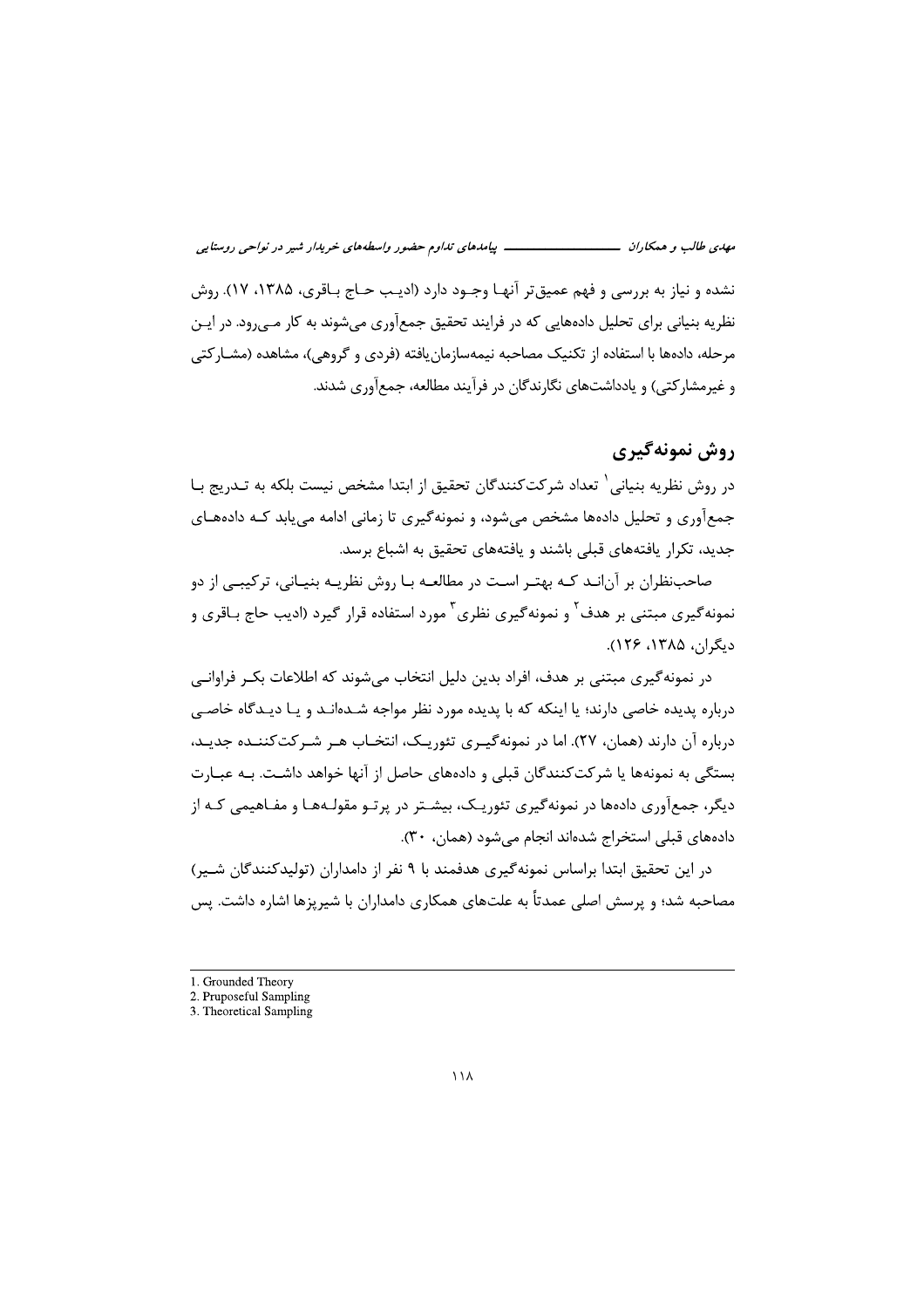از برگزاری مصاحبه نخست، تجزیه دادههای اولیه، کدگذاری و ایجاد مفاهیم، مقایسه آنها با هم، تشکیل مقولهها و برقراری ارتباط بین آنها، از نمونهگیری نظری برای انتخاب شـرکتکننـدگان بعدی استفاده شد. دادههایی که در مصاحبه نخست به دست آمدنـد، عـلاوه بـر اینکـه ذهـن را متوجه موضوعات جدیدی ساختند، موجب طرح پرسش۱ویی هم شدند که بر ضرورت پرسش از شرکتکنندگان دیگر در مصاحبههای بعدی تأکید داشت.

در مرحله بعد براساس اطلاعات به دست آمده از ۹ نفر، ۱۳ نفر دیگر برای مصاحبه انتخـاب گردیدند. مجموعاً ۲۲ نفر (۹ نفر براساس نمونهگیری هدفمند و ۱۳ نفر براسـاس نمونـهگیـری نظري) پر گزيده شدند.

### يافتههاي تحقيق

روستای شیشه در ۵۰ کیلومتری شمال شرقی شهرستان اهر و در دامنه کـوه زیبـای آلاصـندل واقع شده است، که از شمال به بخش هوراند، از جنوب به روستای شیربیت، از شرق به روستای آلاصندل و از غرب به روستای آغ بلاق و سیه دولان محدود شده است.

با توجه به کمبود زمینهای زراعی، کشت و زرع از نـوع کوهسـتانی اسـت و در منطقـه بـه سبب وجود مرتع مناسب، اقتصاد دامی، اولویت اصلی زندگی آنان را تشکیل می،دهد. در کار آن نیز افراد روستا با داشتن میانگین ۷ قطعه زمین در مقیاس کمتر از یک هکتار، به کاشت گندم، جو و عدس و جز اینها می پردازند. البته این معمـولاً بـرای ذخیـره یـکسـاله آنهـا نیـز کفایـت نمی کند و بیشتر آنها مجبورند برای تهیه آرد نان به شـهر برونـد و آن را از شـهر تهیـه کننـد. دامداری نیز به صورت سنتی است و در هـر خـانوار بـهطـور میـانگین ۷۰ الـی ۱۲۰ رأس دام نگهداری میشود و یکی از دلایل حضور شیرپزها در روستاهایی از ایـن قبیـل وجـود دامـداری است. بهرمبرداری از زمینها، به شیوهٔ بهرمبرداری خرد دهقانی (خانوادگی) صورت می گیرد.

در ماههای بهار با توجه به بهبود نسبی دمای هوا و آغاز رویش علوفه و سبزههـا، معمــولاً از ۱۵ فروردین به بعد گوسفندها به صحرا برده می شوند. این فصل، موسم افـزایش شـیر دامهـا و آغاز فعالیتهای تولید دامی است. شیریزها نیز دقیقاً از ۱۵ فروردین در کارگاههایشان مســتقر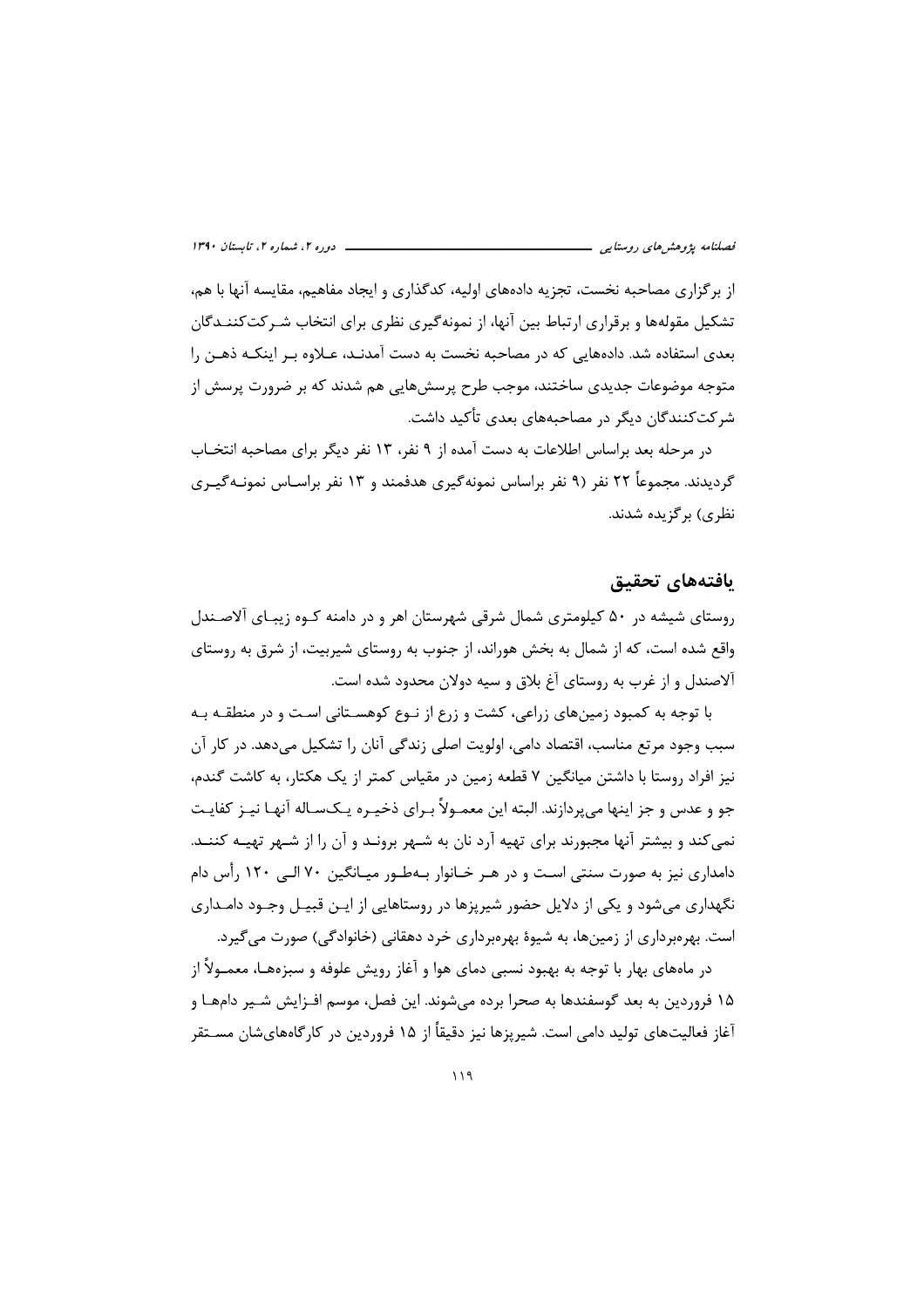می شوند و به جمعآوری شیر از دامداران می پردازند. اما با توجه به وجود سرمای کمابیش بـاقی مانده از زمستان و رشد اندک سبزهها در صحرا و کوهستان، ناگزیر تعلیف دستی نیز افـزون بـر چرا در صحرا، انجام میشود. به دلیل اینکه دامداران در فصل بهار موظفاند که به شیرپزها شیر بدهند، دوشیدن شیر در ایام بهار معمولاً در هنگام ظهر و در نزدیکی منـزل روسـتاییان انجـام می شود. روستاییان (دامداران) طرف حسـاب شـیریزها بـا در دسـت داشـتن دفترچـهای بـ کـه شیریزها به هر خانواده دادهاند \_ شیر را هر روز به آنها تحویل مــی‹هنــد. ایــن دفترچــه حــاوی مشخصات دامدار و مقدار شیر تحویل داده شد در هر روز است.

وظیفه دوشیدن دام و راهنمایی برههای کوچک برای خوردن شیر مادر را معمـولاً زنـان بـر عهده دارند. به صحرا بردن دامها وظیفه فرزندان ذکور و پدر خانواده است و زنـان در ایـن امـر مسئولیتی ندارند. عروس خانواده نیز در کار دوشیدن دام به مادر شوهرش کمک می کند؛ دیگـر اینکه وظایفی چون پشمچینی نیز که کاری مردانه است، مردان بر عهده می گیرند.

تهیه فراوردههای دامی ــ از قبیل کره، پنیر، روغن حیوانی و نظــایر اینهــا ــ بــر عهـده زنــان است. حمل محصولات دامی به کارگاه شیریزی را هر دو گروه مردان و زنـان انجـام مـی،دهنـد. فصل تابستان، فصل خشکشدن سرسبزیها بر اثر گرما و به تبـع آن، کـم شـدن میـزان شـیر دامهاست. در این فصل دامها از علوفه زمینهای به آیش گذاشته شـده، و نیـز از علوفـه مراتـع همراه با "چرای پسچرا" استفاده میکنند. زمانی که اهالی به درو کردن زمینهای کشتشـده مے یردازند، معمولاً دانەھای گندم که هنگام چیدن در آن زمین میریـزد، منبــع تغذیــه خــوبی برای دامها محسوب می شود. به همین دلیل است که غلظت شیر دامها در این فصل بالاتر است و اگر دامداران بخواهند خارج از قرارداد و پس از خاتمـه فعالیـت بـه شــیریزها شــیر بفروشــند، قیمت شیر گران تر محاسبه می شود. معمولاً روستاییان برای ذخیره زمستانهشان از شـیر فصـل تابستان استفاده مے کنند.

در ایام پاییز که شیرپزها سرمایه نسبتاً خوبی دارند، به سراغ مشتریان نیازمندشان می آینــد و در خانه یکی از روستاییان، آنها را گرد هم میآورند و برای هر کس به اندازه توان و وسـع وی و نیز به تناسب شیر تولیدی در سالهای قبل ـ که مقدار آن برای شیرپز مشخص شده است ـ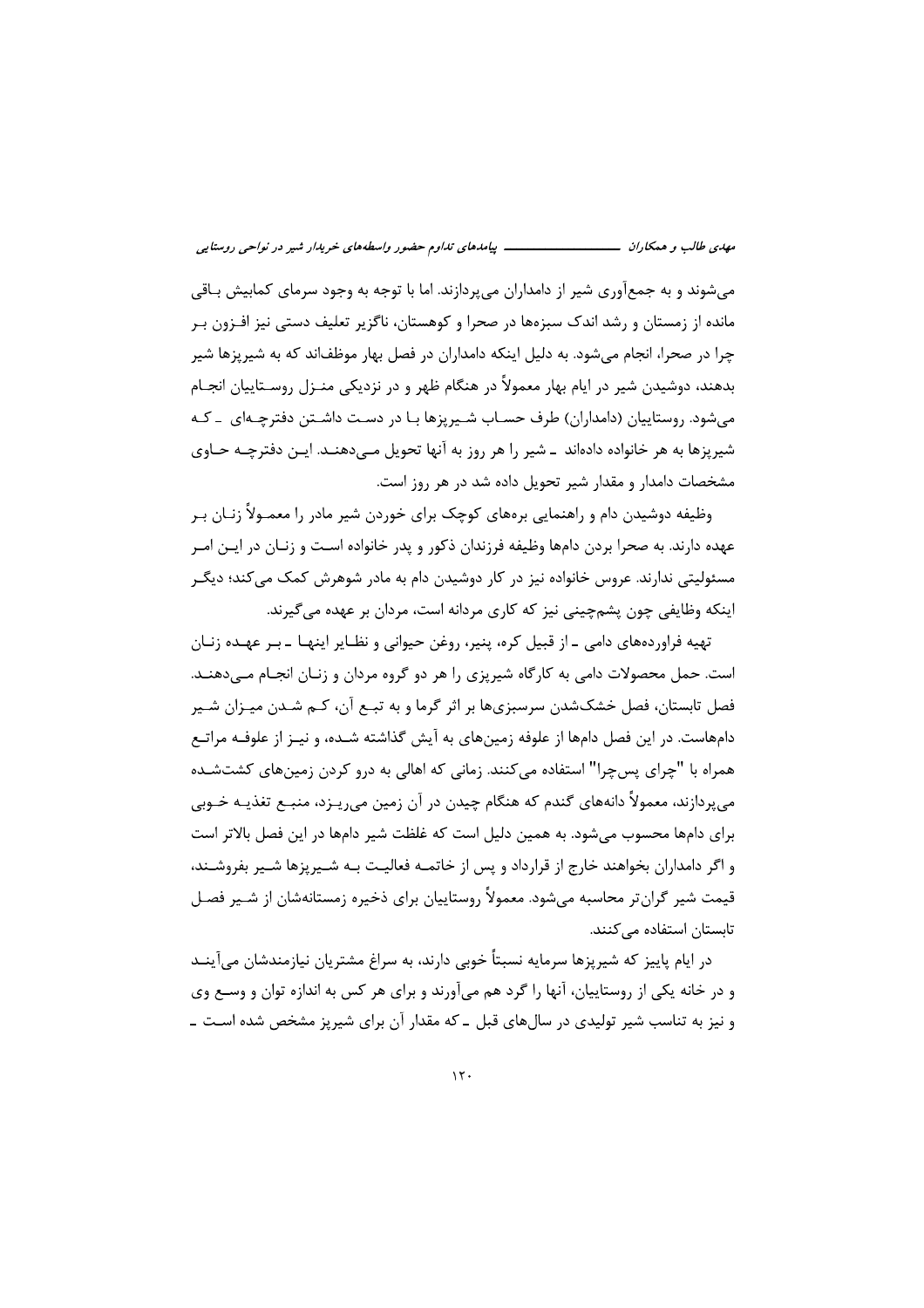یول پیشخرید شیر می۵هد و به اصطلاح سلفخری می کند. افراد زیادی این پول را بــه تـأمین هزینههای خوراکی دام اختصاص می۵هند. برخی دیگر هم آن پول را صرف هزینههـای جـاری زندگی میکنند. ناگفته نماند همه روستاییان اذعان کردهانـد کـه بـا توجـه بـه هزینـه بـالای نگهداری دام ـ و دست خالی بودن خودشان ـ در پاییز پول شـیرپز را در تهیـه علوفـه و خریـد گندم و جو خرج می کنند. برای دامداران، فصل زمستان فصل سخت و پرمشـقتی اسـت، چـون آنها مجبورند دامها را در داخل طویله نگه دارند و با غذا دادن دامها به شیوهٔ تعلیـف دســتی، از آنها مراقبت کنند. در بین دامداران افرادی دیده می شوند که بیش از ظرفیت خــود از شــیریزها يول گرفتهاند و نتوانستهاند به همان اندازه شير تحويل دهند. بدين ترتيب همه ساله مبلغي بـه شیریز بدهکار می شوند که هر سال به بدهی پیشین اضافه و بدهی نیز روی هم انباشته می شود و آنان نزد شیریزها در زمرهٔ بدهکاران دائمی درمی[یند. اطلاعات به دست آمده در زمینه قیمت خريد و فروش شير و پنير حاكي از آن است كـه شـيريزها بـراي هـر كيلـو شـير ۶۰۰۰ ريـال می پرداختند. سپس شیرهای جمعآوری شده در کارگاههای محلبی شـیریزها تبـدیل بـه پنیـر مرغوب ليقوان مي شد. حاصل هر سه حلب ١٧ كيلويي شير تحويلي (٥١ كيلو شير) يك حلب ۱۷ کیلویی پنیر است. در صورتی که قیمت هر کیلو پنیر ۶۰۰۰۰ ریـال در نظـر گرفتـه شـود، می توان دریافت که مبلغ کل دریافت شده برای ۵۱ کیلو شـیر ۳۰۶۰۰۰ ریـال بـوده اسـت، در حالي كه سود خالص شيريزها به ۱۰۲۰۰۰۰ , پال مي,رسيد. توليــد كننــدگان معمــولاً در تهيــه ینیر اظهار ناتوانی می کردند و بر آن بودند که شیریزها مهارت چندین ساله در این زمینه دارنـد و در آن خبرەاند.

سابقه فعالیت شیریزها به حدود سال های ۱۳۱۸ ـ یا چه بسا دورتر نیز ـ مـی٫سـد. بنــا بــه اظهارات اهالی و ریش سفیدان منطقه مورد تحقیق، با توجه به اینکه در آن دوران تهیه پنیر بـه شیوه امروز نبوده است، فرمول تهیه مایه پنیر و فرآورده ساختن پنیر لیقوان از گذشــتهٔ دور بـه صورت سنتی نسل به نسل یا سینه به سینه منتقل شده و با توجه به ویژگی بس بـارز منطقـه لیقوان، ساکنان آن از سالیان دور، مهارت خاصی در تهیه پنیر مرغوب داشتهاند که اکنــون نیــز به رغم پیدایش و اختراع دستگاههای پیشرفته، کار شیرپزها در تهیه پنیر سنتی لیقـوان هنـوز هم ادامه دارد و این پنیر رقیب جدّی محصولات امروزی است.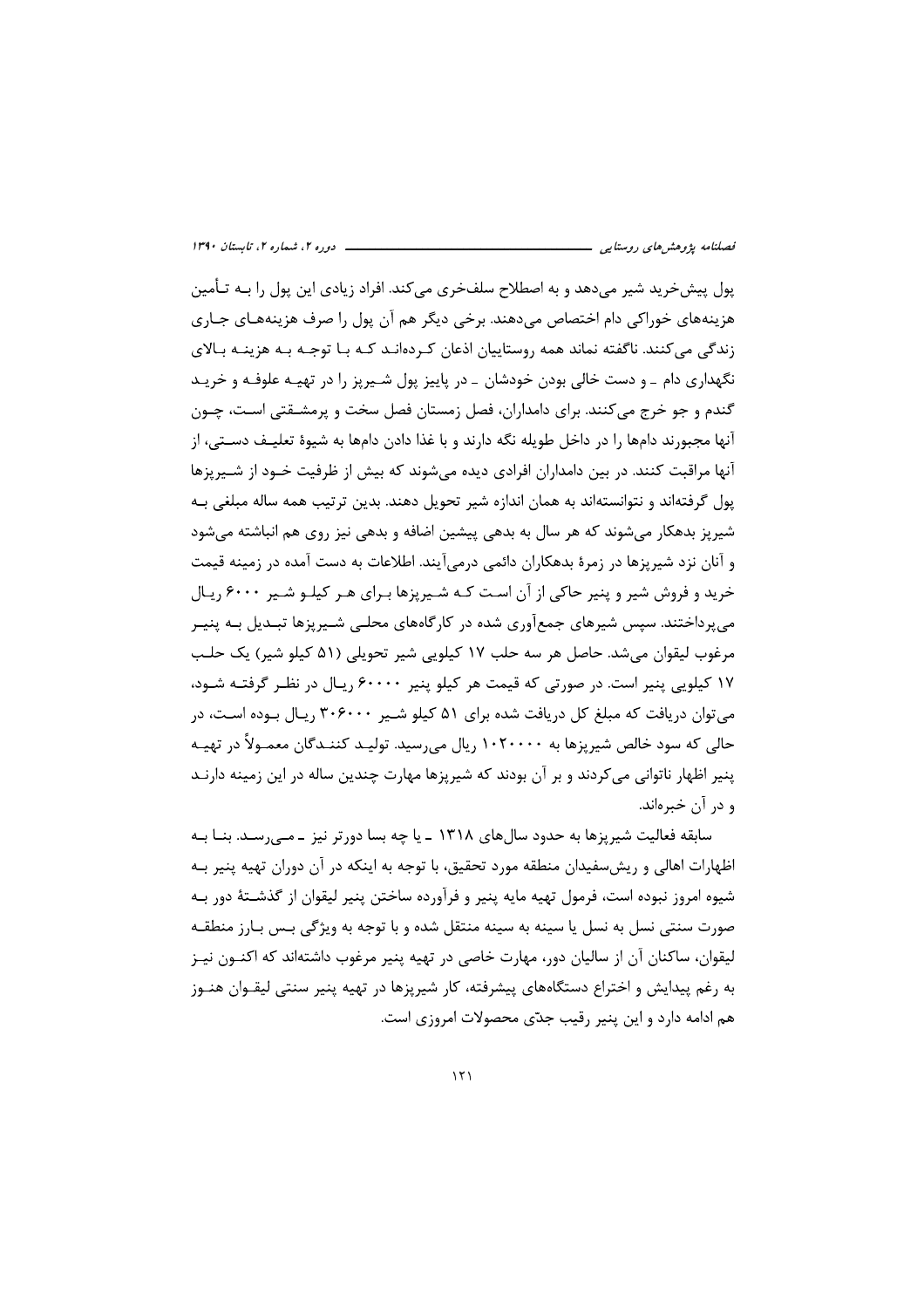حوزه فعالیت شیریزها به روستای مورد نظر محدود نمی شود بلکه این گروه توانســتهانــد بــه تأسیس شعبه در روستاهای بیشتر شهرستانهای استان بیردازند و حتی به قـدری در کارشـان پی گیر هستند که در استانهای مجاور مانند کردستان و اردبیل نیز فعالیتشان را گستردهانـد. حجم تولید شیر با توجه به تعداد دامهای اهالی در فصل بهـار، کـه موســم فراوانــی شــیر دامهاسـت، مناسب و مطلوب است، و شیریزها روزانه حدود ۲۰ حلب ۱۷ کیلویی شیر خریداری می کنند.

مطلب درخور تأمل این است که قیمت خرید در روستا با شهر تفاوت چنـدانی نـدارد بلکـه ابتکار شیریزها، در صرفهجویی شان در زمان و حضور در محل است. به همین سبب روســتاییان بدون صرف هزینه حمل شیر به شهر در روستای خود شیر را با قیمت مورد نظـر بـه شـیرپزها میفروشند و در واقع طرفین با رضایت از یکدیگر، دست به این دادوستدها می;نند.

یس از جمعآوری دادهها از طریق مصاحبههـای نیمـهسـاختاریافته، مشـاهده (مشـارکتی و غیرمشارکتی)، مشاهده اسناد و مدارک موجود و همچنـین یادداشـتهـای روزانـه، دادههـا بـه منظور تعیین روابط علت و معلولی مرتب مے شـوند. واحـدهای اصـلی تحلیـل عبـارت|نـد از: مفاهيم'، مقولهها<sup>٢</sup> و قضايا<sup>٣</sup>.

منظور از مفهومیردازی این است که از مـورد مشـاهدهای، جملـهای پـا پـاراگرافی برداشـته میشود و به اجزایی تقسیم میگردد و به هر یک از حوادث، ایدهها یا رخدادها، نام خاصـی داده میشود، با برچسبی که یا نشانه آن پدیده است یا به جای آن مینشیند.

در مرحله بعد باید بتوان پدیدههای مشابه برچسبخورده را طبقهبندی کرد – که ایـن کـار مقوله پردازی نامیده می شود. قضایا در بر گیرنده روابط مفهومی اند، و نشان از روابط تعمــیم یافتــه بین مقولهای مشخص و مفاهیم آن، یا رابطهٔ بین مقولههای ناپیوسته دارند (اسـتراس، کـوربین،  $(57 - 50.17)$ 

1. Concepts

<sup>2.</sup> Categories

<sup>3.</sup> Propositions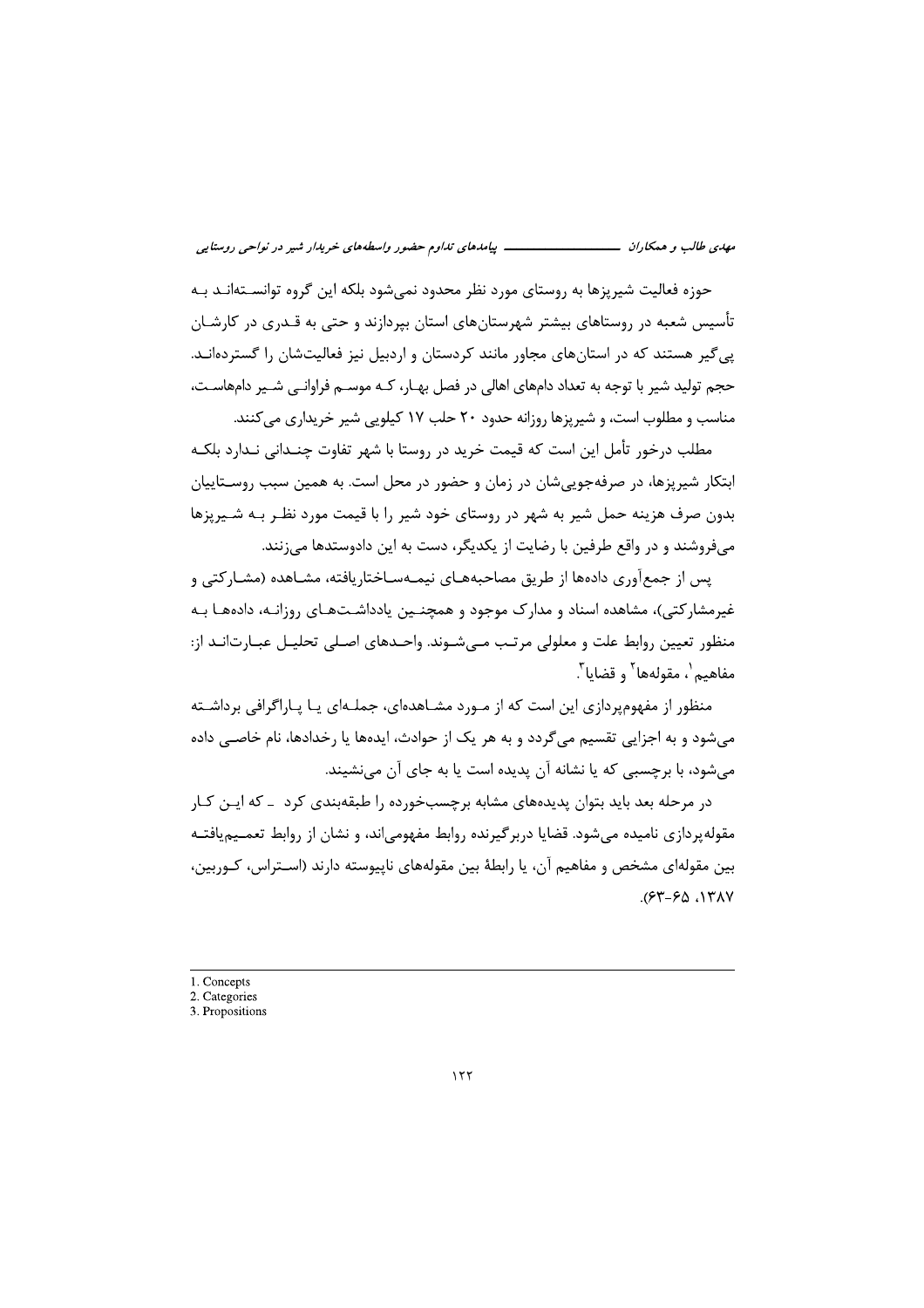ایجاد مفاهیم از طریق فرایند کدگذاری باز<sup>۱</sup> یا رمزگذاری ممکــن مــیشــود. کدگــذاری بــاز بخشی از تجزیه و تحلیل است که در آن به صورت مشخص به نامگذاری و مقولهبندی پدیدههـا از راه بررسی دقیق دادهها پرداخته می شود.

کدگذاری محوری ٔ: عبارت است از سلسله رَویههایی که بـا آنهـا پـس از کدگـذاری بـاز، بـا برقراري پيوند بين مقولهها، به شيوههاي جديدي اطلاعات با يكديگر مرتبط مي گردند. اين كـار به استفاده از پارادایم (مدل الگویی یا سرمشق \_ "که الگوواره" نیز می گویند) و متضمن شرایط، محتوا، و راهبردهای کنش / کنش متقابل و پیامدهاست صورت می گیرد. در این مرحله، قضایا شکل می گیرند که سومین عنصر نظریه بنیانی به شمار می آیند.

**شرایط علّٰی** ؒ: حوادث و وقایع یا اتفاق هایی که به قوع یا گسترش پدیدهای می|نجامند.

**یدیده ٔ:** ایده و فکر یا محور، یا حادثه و اتفاق و رخدادی که سلسله کنش یا کنش متقابـل را به سوی آنها می کشانند تا آنها را اداره و یا به نوعی بـا آنهـا برخـورد کننـد، یـا اینکـه اصـولاً ِ سلسله ,فتا,ها به آنها مرتبطاند.

**زمینه**<sup>4</sup>: نشانگر مجموعه شرایط خاصے است کـه در آن راهبردهـایی کنشـی و واکنشـی صورت مے گیرد.

**شرایط میانجی (مداخله گر**)<sup>۲</sup>: شـرایطی سـاختاری کـه بـه پدیـدهای تعلـق دارنـد و بـر راهبردهای کنش و واکنش یا کنش متقابل تأثیر میگذارند یا تسهیلگر راهبردها هستند، و یـا مقىدكنندة آنها).

**کنش/ واکنش (برهمکنش یا کنش متقابل**) <sup>۷</sup>. راهبردهای ایجاد شده برای کنترل یا اداره اداره و برخورد با پدیدهای، تحت شرایط مشاهده شده خاص.

<sup>1.</sup> Open Coding

<sup>2.</sup> Axial Coding

<sup>3.</sup> Causal Conditions 4. Phenomenon

<sup>5.</sup> context

<sup>6.</sup> Intervening Conditions 7. Action/Interaction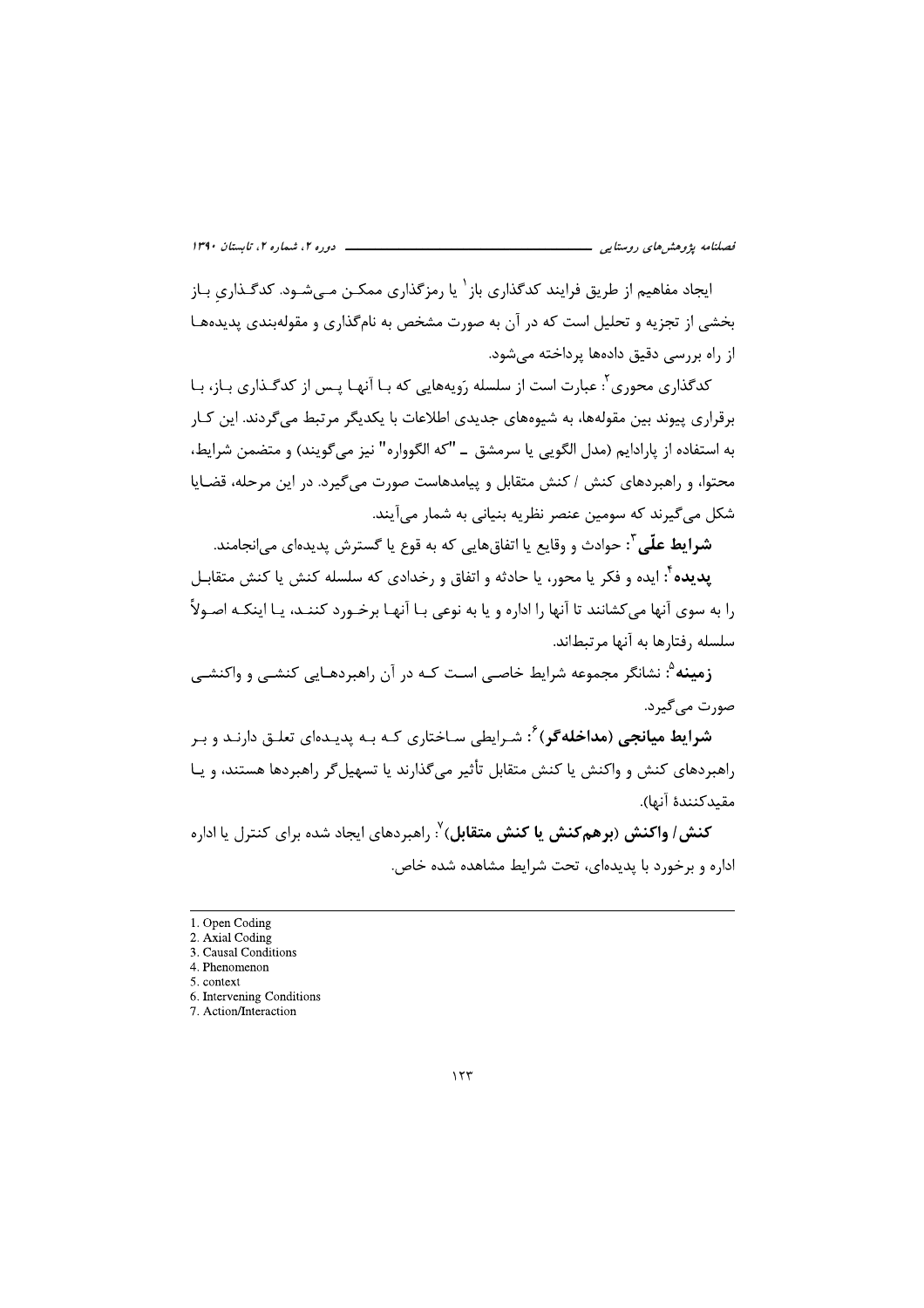ییامد <sup>۱</sup>: نتیجه و حاصل کنش/ واکنش (استراس، کوربین، ۱۳۸۷، ۹۷-۹۸).

**کدگذاری انتخابی**<sup>۲</sup>: روند انتخاب مقوله اصلی به طور مـنظم و ارتبـاط دادن آن بـا دیگـر مقولهها، اعتبار بخشیدن به روابط، و پرکردن جاهـای خـالی بـا مقولـههـایی کـه بـه اصـلاح و گسترش بیشتری نیاز دارند.

**مقولهٔ اصلی:** همان پدیده اصلی است که دیگر مقولات بر محور آن گرد می آینـد و کلیتـی را تشکیل می دهند (همان، ۱۱۸).

ذکر این نکته لازم است که یافتههای این مطالعه، با همه محدودیتها و تعمیمناپـذیری بـه جوامع روستایی کل کشور نشان داد که به هر حال در کنش روستاییان دگرگونیهـایی رخ داده است که با توجه به مراحل پیشگفته، آنها را می توان چنین برشمرد:

#### كدگذاري باز؛ مفاهيم اصلي

# مفاهیم اصلی حاصل تجزیه و تحلیل دادهها به وسیله نگارندگان بدین شرحاند: \* انعقاد قرارداد و دریافت یول از شیریزان، بدون ضمانت و وثیقه \* نیاز مالی روستاییان (دامداران)؛ \* فقدان رقيب جدي براي شيرپزان؛ \* آزادي و اختيار عمل روستاييان در تعويض شيرپزان؛ \* فقدان خودباوری در روستاییان در زمینه تهیه پنیر از شیرهای تولیدی خود؛ \* بيبهره بودن پول شيرپزها؛ \* عدم ريسک پذيري دامداران (به علت سابقه همکاري چندين ساله با شيريزها و خـوگرفتن به تداوم این رابطه)؛ \* عدم اعتماد به نهادهای رسمی برای فروش شیر (به علت دیر پرداخت کردن)؛

<sup>1.</sup> Consequences

<sup>2.</sup> Selective Coding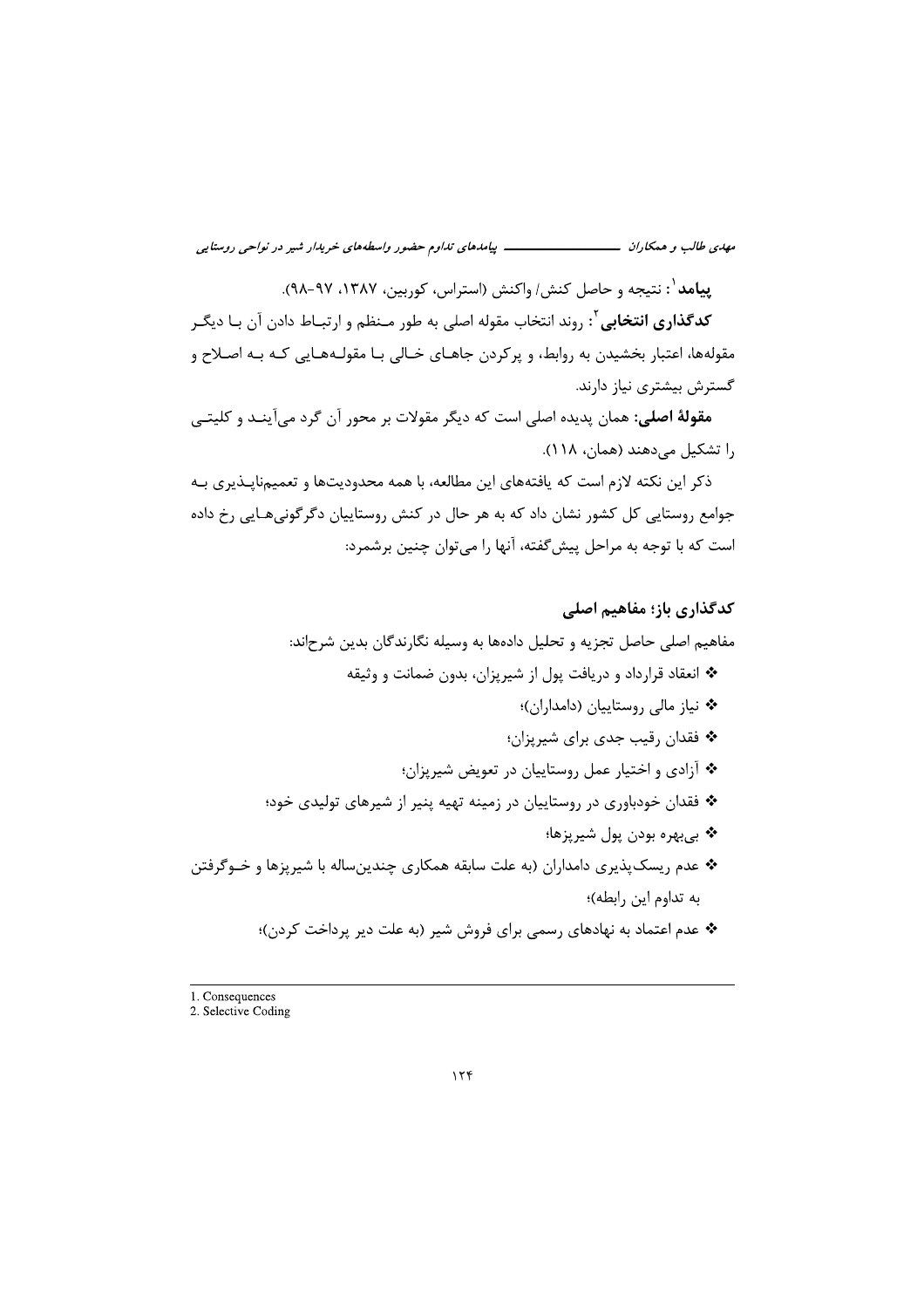ــــ دوره ۲، شماره ۲، تابستان ۱۳۹۰ فصلنامه پژوهشرهای روستایی \_ \* سهولت دريافت يول از شيريزها؛ \* دریافت پول ـ جز بابت شیر ـ در مواقع اضطراری (مراسم عروسی، عـزا و ماننـد اینهـا) از شير پزها؛ \* نگاه و برخورد یکسان شیریزها با روستاییان؛ \* طرف حساب بودن با یک نفر، و دور بودن از اختلافات ناشی از کار گروهی؛ \* تحویل شیر خالص از سوی دامداران و جلب اعتماد متقابل، \* توافقی بودن معامله در زمینه قیمتگذاری و رعایت حال طرفین؛ \* نبود منبع درآمدی جز دامداری، و دیمی بودن اراضی؛ ❖ تضمین خرید شیر از سوی شیرپزها؛ \* تأمين هزينههاي دام روستاييان؛ \* بدهکاری مستمر به شیریزها؛ \* اعتقاد نداشتن روستاييان به كار شراكتي (در زمينه تهيه ينير، و جز اينها)؛ \*• رعايت نكردن روستاييان، حال يكديگر را (به ويژه در زمينه تهيه آبشخور براي دامها)؛ \* دوری راه یا مسافت طولانی از شهر؛ و \* فقدان امكانات بهداشتي و رفاهي؛ و نظاير اينها.

**مقولات:** دستهبندی مفاهیم نیز در قالب این مقولهها صورت گرفته است:

﴾, وابط اجتماعي؛ ∢ ,وابط اقتصادي؛ ∢ اعتماد متقابل؛ ∢ تشديد تعامل اجتماعي؛ ≻ کاهش میزان پاریها و همکاریهای سنتی؛ ∢ فقدان خودباوري در روستاييان؛ ∢ فقر مالي؛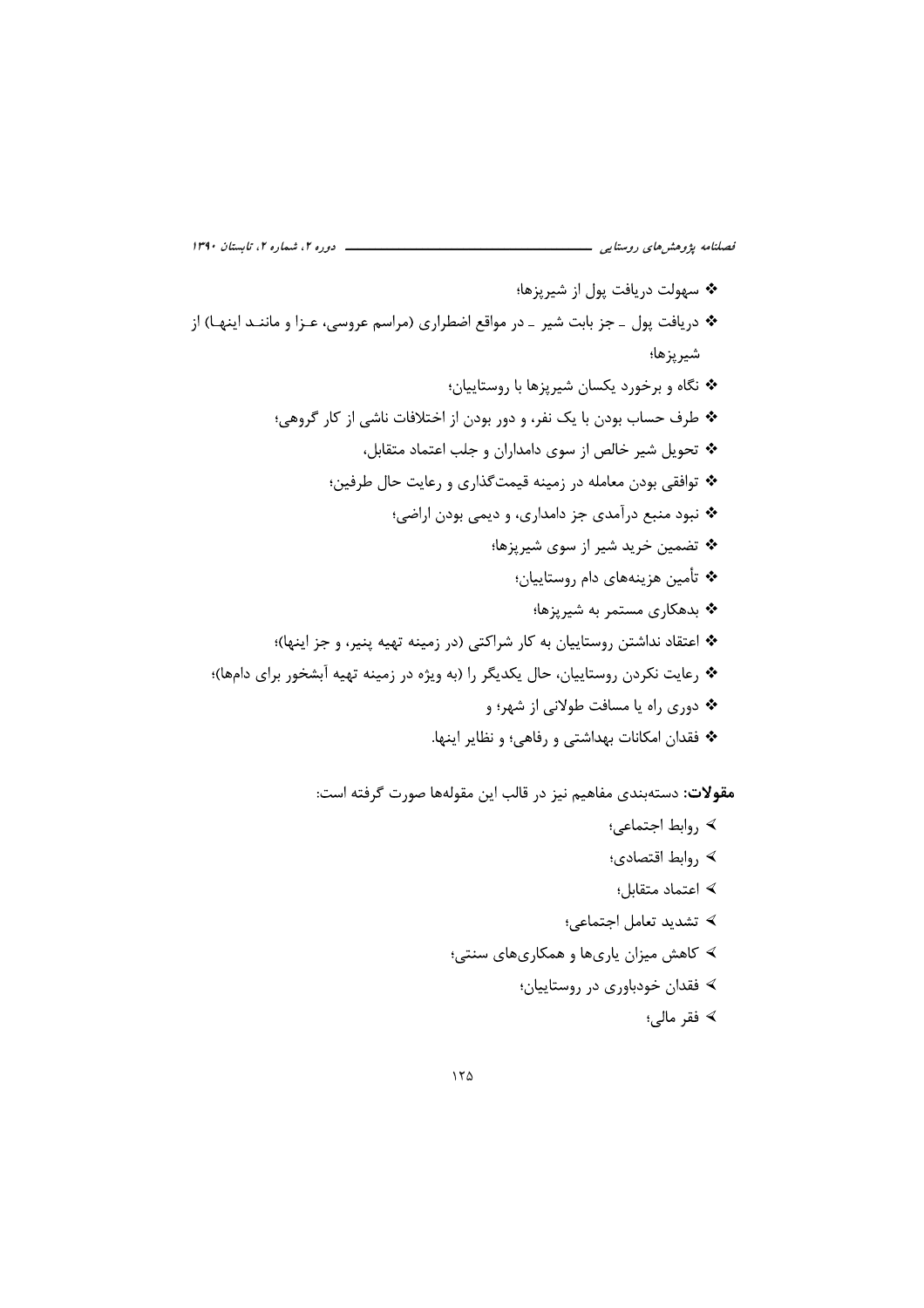∢ خرید تضمینی؛ ≻ حس آزادی و استقلال؛ ≻ محرومیت؛ ﴾ وابستگي و احساس كمتوان يا ناتوان بودن؛ ≻ شبکه ارتباطات غیررسمی؛ ≻ کاهش اعتماد درون گروهي؛ و ∢ افزایش اعتماد برون گروهی.

كدگذاري محوري در تحقیق حاضر با قرار دادن مقولههای پدیدار شده، ایـن چهـار مـدل الگـووارهای (پـارادایمی) یدید آمد، که با اجزای مرتبط به آنها، بدین شرحاند:

۱. مدل الگووارەای پدیده کاهش همیاری شرايط علّى: عدم اعتقاد به كار شراكتي، كاهش اعتماد درون گروهي، احساس عدم وابستگي بـه همديگر؛ یدیده: کاهش میزان یاری و همکاری؛ زمینه: افزایش دوره زمانی حضور شیرپزها؛ شرايط ميانجي (مداخلهگر): حضور بموقع شيرپزها، و خريد تضميني شير؛ راهبردها: حفظ شرایط موجود، پناه بردن به شیریزها، افتخارطلبی؛ و ييامدها: تداوم وابستگي، احساس خودكمبيني، تشكيل هويتهاي فرادست و فرودست.

٢. مدل پاراديمي پديده فقدان خودباوري شرايط علَّى: ضعيف پايگاه اجتماعي، اقتصـادي روسـتاييان، احسـاس نيازمنـدي بـه شـيرپزها، احساس بىقدرتى؛ پديده: فقدان خودباوري؛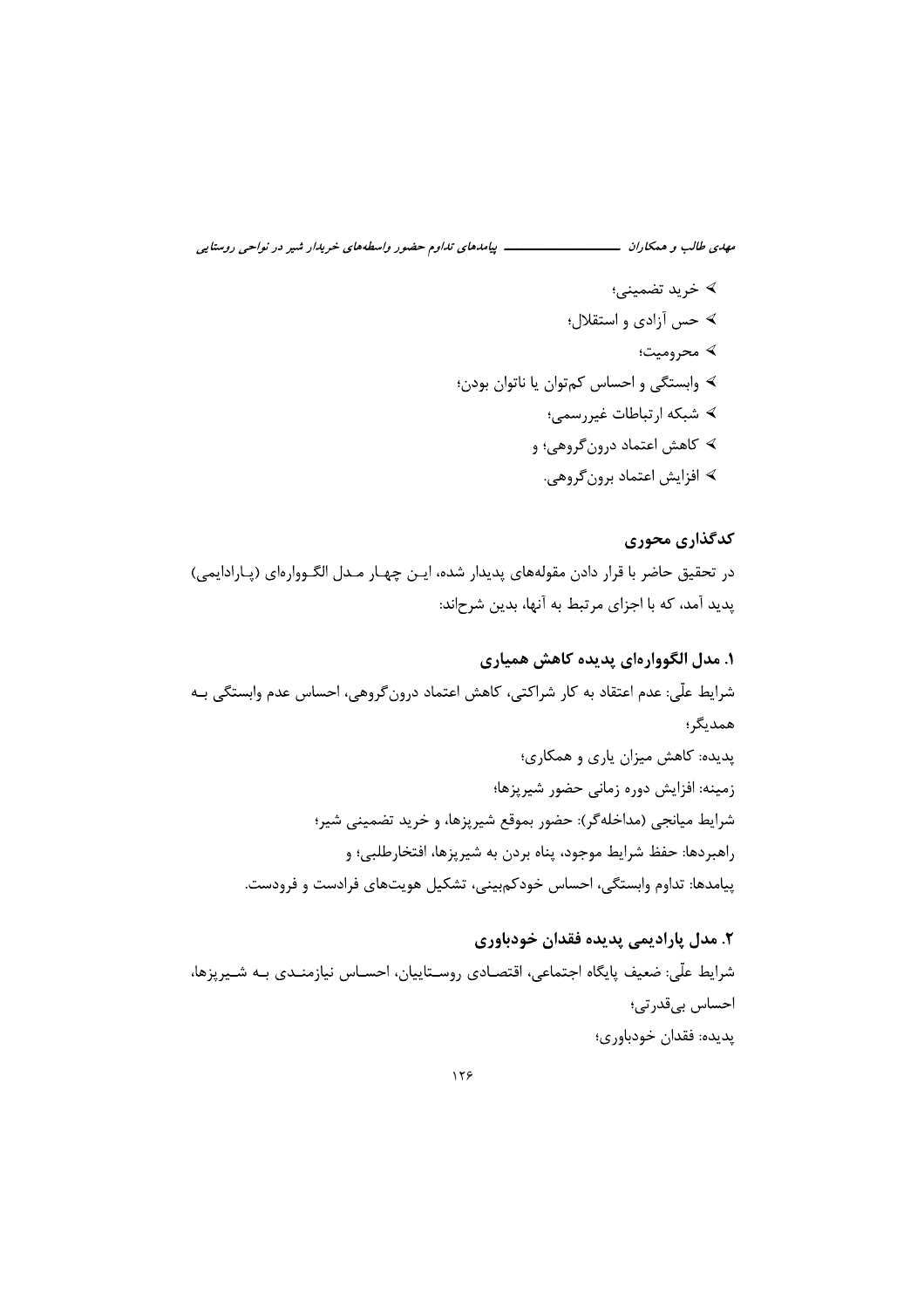بزها؛<br>پزها؛<br>ریسکپذیری، و در نتیجه تقدیرگرا بودن؛<br>، جلوگیری از دخالت نهادهای رسـمی و عـدم اعتمــاد بــه *فصلنامه پژوهشهای روستایی*<br>زمینه: افزایش دوره زمانی حضور شیرپزها؛<br>شرایط میانجی (مداخلهگر): پرهیز از ریسک پذیری، و در نتیجه تقدیرگرا بودن؛<br>راهبردها: تن دادن به وضعیت موجود، جلوگیری از دخالت نهادهای رسـمی و عـدم اعتمــاد بـ *نصلنامه پژوهشهای روستایی*<br>زمینه: افزایش دوره زمانی حضور شیرپزها؛<br>شرایط میانجی (مداخلهگر): پرهیز از ریسکپذیری، و در ن<br>راهبردها: تن دادن به وضعیت موجود، جلوگیری از دخالت<br>آنها، پذیرش فرودست بودن؛ و *فصلنامه پژوهش های روستایی*<br>زمینه: افزایش دوره زمانی حضور شیرپزها؛<br>شرایط میانجی (مداخلهگر): پرهیز از ریسکا<br>راهبردها: تن دادن به وضعیت موجود، جلو<br>آنها، یذیرش فرودست بودن؛ و *فصلنامه پژوهشهای روستایی*<br>زمینه: افزایش دوره زمانی حضور شیرپزها؛<br>شرایط میانجی (مداخلهگر): پرهیز از ریسکپذ<sub>:</sub><br>راهبردها: تن دادن به وضعیت موجود، جلوگیر:<br>آنها، پذیرش فرودست بودن؛ و *فصلنامه پزوهشرهای روستایی*<br>زمینه: افزایش دوره زمانی حضور شیر پزها؛<br>شرایط میانجی (مداخلهگر): پرهیز از ریسک.پذیری، و در نتیجه تقدیرگرا بودن؛<br>راهبردها: تن دادن به وضعیت موجود، جلوگیری از دخالت نهادهای رسـمی و عـدم اعتمــاد

راهير حالات التي تعالى التي اين الرد الرد الرد التي التي تصريح الرد التي تسابق التي التي التي تصريح التشاه الت<br>وأهم دهاء تن دادن به وضيت موجود، جلو كبرى الرد التي تصريح التي تصريح التي تصريح التي تصريح التشاه التي تصريح ا

رسیدسریس بر در زمینی سرز استاد سرز استر استر استر استفاقها و استحق منطقها و است و از این استفاقها و استفاقها و<br>شرایط میانجی (مداخله گر): ضعف نهادهای رسمی اعتباری، سابقه تاریخی منطقها و است و استفاقها و استفاقها و استفاقها معداد و سه رو محمد بهای استان الله استان و سالو استان بهای استان به سرمان<br>6. معال **پارادایمی پدیده تک روی**<br>با تک تک روستاییان به جای گروه، یا نمایندهٔ آنان؛<br>با تک تک روستاییان به جای گروه، یا نمایندهٔ آنان؛<br>زیده، تک روستا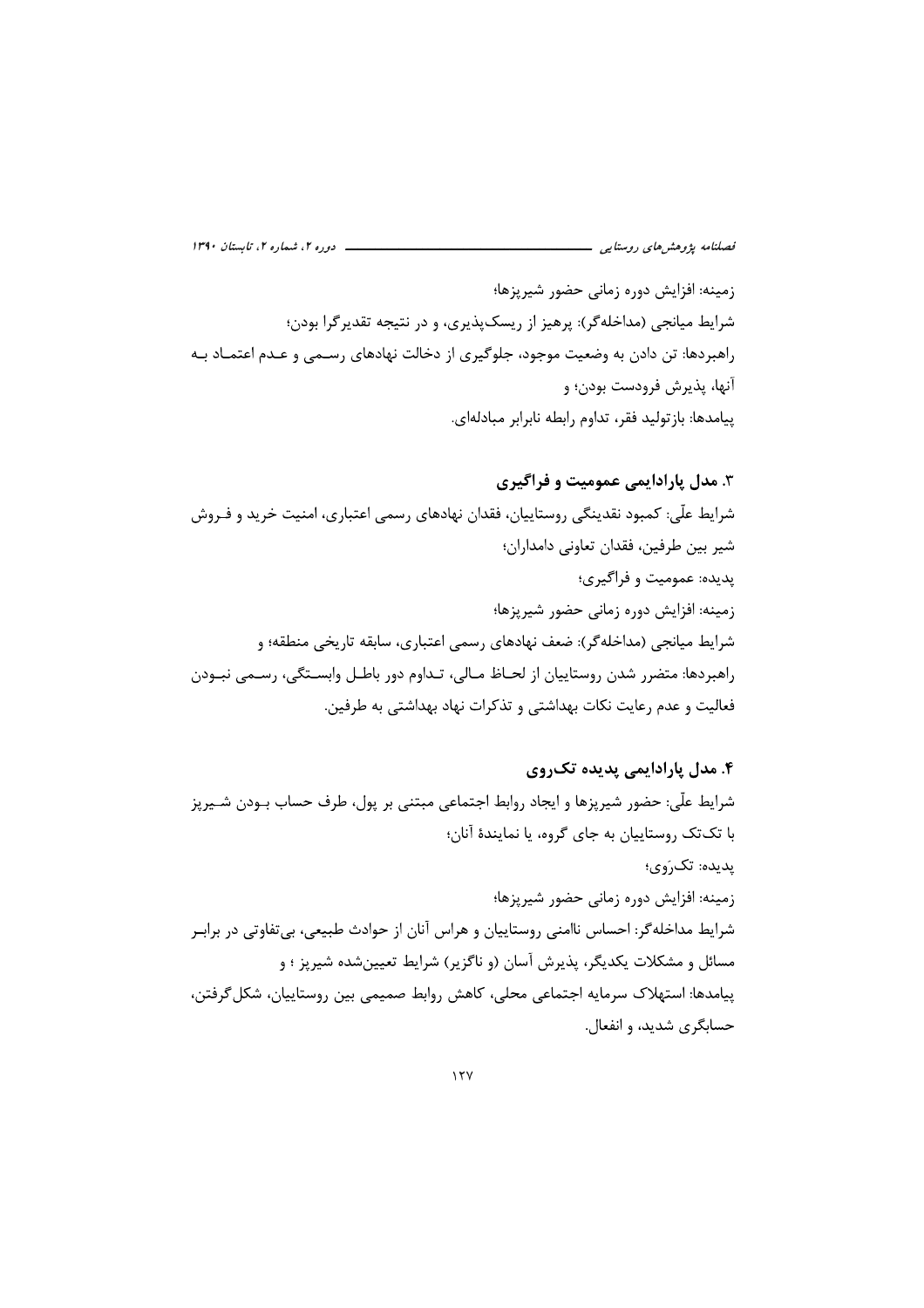#### كدگذاري انتخابي

آنچه که پس از گردآوری و تحلیل دادهها، به عنوان مقوله کانونی این پژوهش کشف شـد، پدیـده تغییر کنش پیوسته به گسسته و تشدید تکروی در محیط مورد مطالعه بود. این مقوله، علاوه بـر اینکه به شکلهای مختلف در دادهها تکرار شده است، با دیگر مقولههای تحقیق نیز ارتبـاط دارد و تمامی آنها را پوشش میدهد. مدلی که در پی میآید، نشاندهندهٔ همین مطلب است.



شکل ۱. مدل دلایل تغییر کنش، از پیوسته به گسسته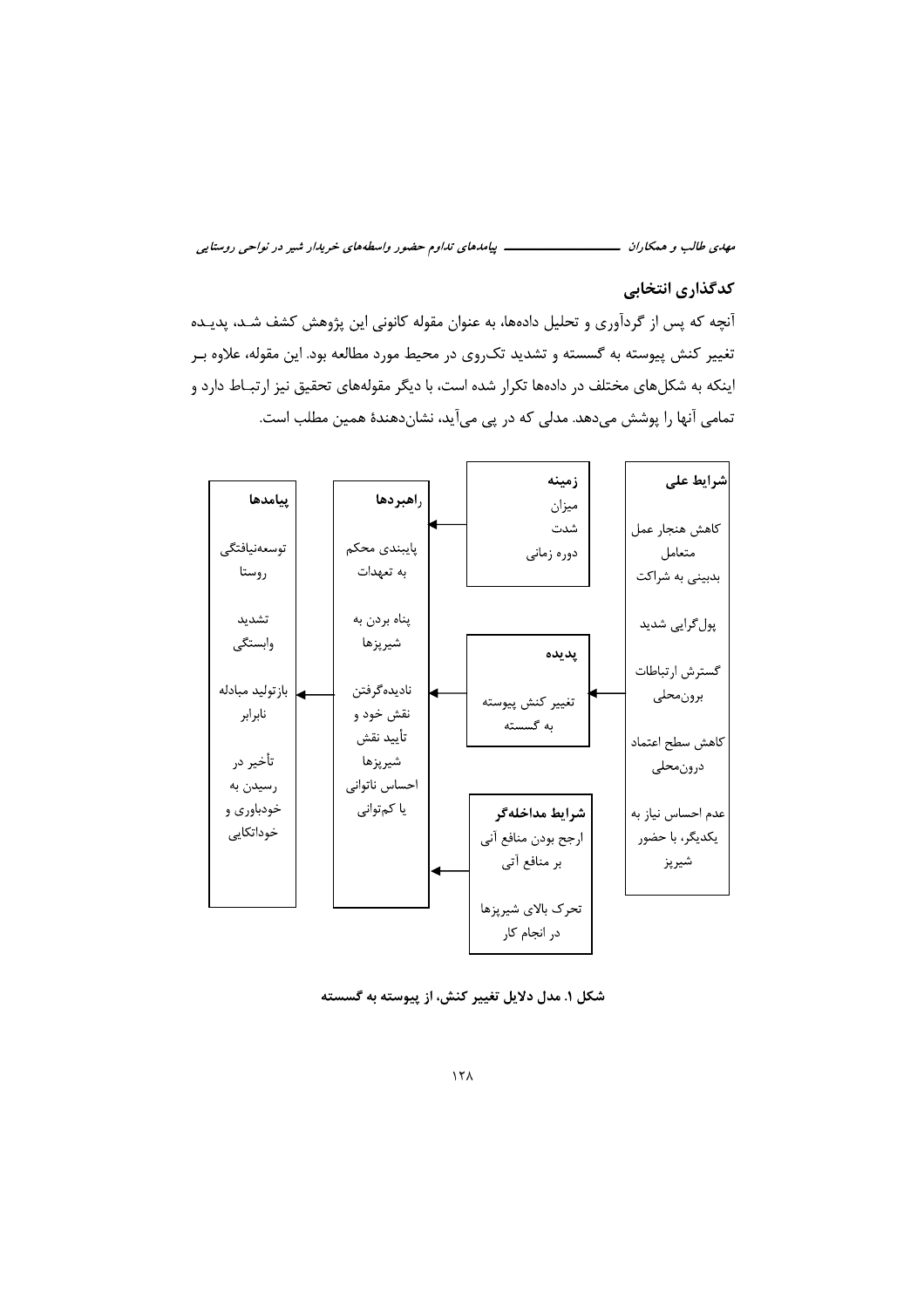\_ دوره ۲، شماره ۲، تابستان ۱۳۹۰ فصلنامه پژوهشهای روستایی -

# شرابط علّی مربوط به پدیده دگرگونی کنش

شرایط علّی را که به پیدایش این پدیده دامن زدهاند، میتوان چنین برشمرد:

کاهش اعتماد روستاییان به همدیگر و در عوض افزایش اعتماد به گروههای بیرون از روستا (شیرپزها). تک،معیشتی بودن روستاییان (دامداری) و محرومیت از امکانات رفاهی و مـادی، کـه عملاً بر میزان وابستگی آنان به شیریزها افزوده است؛ در حالی که حضور شیریزها و منابع مالی آنها مے توانست یکی از زمینههای توسعه روستا باشد. از یک سو، طرف حساب بودن شیریزها با تک تک , وستاییان عملاً قدرت چانهزنی شیریزها ,ا بـالا بـرده اسـت، و از سـوی دیگـر، کـاهش مشارکت روستاییان در دیگر زمینههای زنـدگی، منجـر بـه افـزایش وابسـتگی بـه منـابع مـالی شيريزها شده است.

به هرحال منابع مالی روستاییان می¤وانست دسـتکـم در مواقـع اضـطراری بـین همـدیگر بده ۔ بستان شود، لیکن در چنین حالتھایی نیز اولویت با شیریزهاست. عملاً می توان دید کـه شیریزها حداکثر بهره را از فقدان زمینههای اعتماد بین روستاییان می,برنـد؛ و طبعـاً در چنـین فضایی، بدبینی به شراکت، گسترش روحیه پولدوستی و احساس کاذب بی نیازی روسـتاییان از همدیگر بروز خواهد کرد.

# یدیده ناشی از شرایط علّی

با توجه به یافتههای تحقیق می توان سخن از وقوع پدیده دگر گونی کنش پیوسته و آغاز فراینــد کنش گسسته (ناپیوسته) به میان آورد. ایـن پدیـده دارای میـزان و شـدت و دورههـای زمـانی متفاوتی است. در روستای شیشه رواج اقتصاد پولی بین تولیدکنندگان شیر از طریق واسطههای بیرونی، موجب کاهش یاریها و همکاریهای سنتی شده است. کاهش اعتمـاد بـه یکـدیگر در میان تولیدکنندگان شیر، به کاهش گسترده و عمدهای در مشارکت این گروهها دامن;ده اسـت. به نظر می رسد در روستاهایی که اقتصادشان متکی بر تولید یک محصول خاص است، و نهاد یـا سازمانی حامی فروش و بازاریابی این محصول نیست، احساس نیاز به منابع مـالی نقـدی رو بـه افزایش می;نهد. در این میان نقش افرادی که می;توانند این نیاز را در زمان مورد نظر – یا حتـی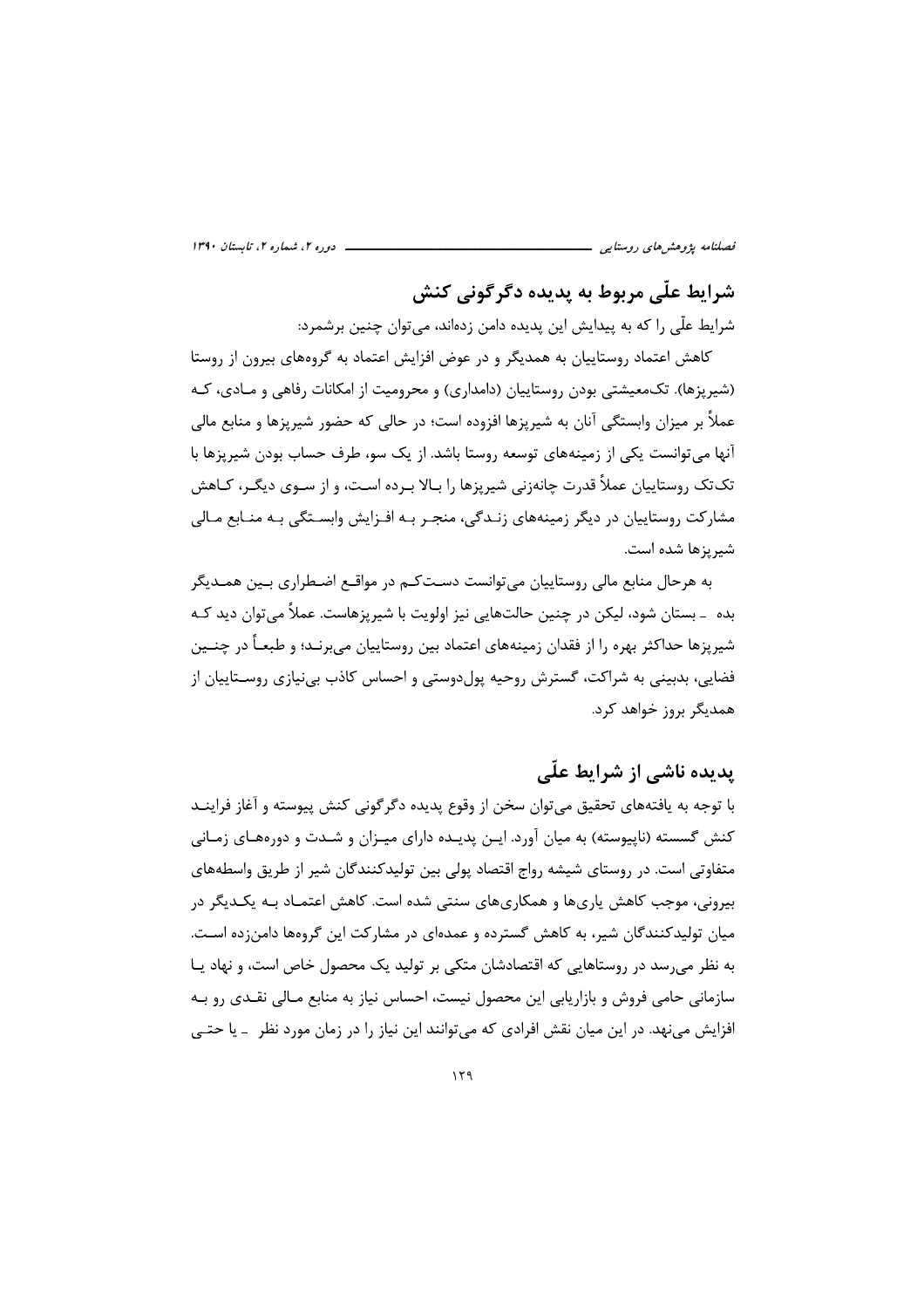پیش از آن ـ برآورده کنند، پررنگتر میشود. نوع رابطه تشکیل شده به علت وابســتگی شــدید تولیدکنندگان به واسطههای توزیع از رابطه اقتصادی صـرف گذشـته اسـت. حتـی در مـواردی مانند نیاز مالی برای مراسم ختم و نظایر آن نیز این واسطهها نقش تعیین کنندهای دارند. نتیجه این است که وابستگی به منبع واحد و یگانه، نه تنها قدرت چانهزنی را پایین میآورد بلکه حوزه دخالت را نیز وسعت می دهد.

#### شرايط مداخلهگر مؤثر بر راهبردها

شرایط مداخله گر به تثبیت پدیده مذکور کمک کرده است. از یک طـرف فقـدان دوراندیشـی و بسنده کردن به منافع آنی به جای منافع آتـی در بـین روسـتاییان، و از طـرف دیگـر پویـایی و پرتحرک بودن شیریزها در انجام کارها و تلاش مضاعف برای جــذب روســتاییان بــا ترفنــدهایی باعث کاهش گرمی و صمیمیت بین اهالی شده است و این روند جذب، شکلی مسـتمر و مـداوم به خود گرفته است.

## راهبردهای مربوط به پدیده دگر گونی کنش پیوسته به گسسته

با وقوع هر پدیدهای در جامعه، مسـلمأ از راهبردهـایی بـرای اداره یـا مـدیریت و پاسـخ بـه آن استفاده میشود. راهبردهایی که روسـتاییان در برابـر ظهـور ایـن پدیـده در پـیش گرفتـهانـد، پایبندی سفت و سخت به تعهداتشان در مواجهه با شیریزها، علاقهمنـدی بـه اسـتمرار کـنش متقابل و دستیابی به نوعی احساس امنیت اقتصادی و روانی است. معمولاً طرفین مبادله پایبند مقررات نانوشته ـ و گاه در مواردی هم مکتوب ـ هستند و خیانـت و بـدقولی کمتـر بـه چشـم می خورد. تعریف و تمجید هر دو گروه از یکدیگر نشاندهندهٔ موفقیت این استراتژی در محیط و تداوم فعالیت آنهاست. انکار نقش خود و تأیید نقش شیریزها و نیز پناه بـردن بـه دامــن آنهـا از دیگر راهبردهایی است که روستاییان ــ چه بسا بـه نـاگزیر ــ برگزیـدەانـد. معمـولاً روســتاییان، خودشان را در برابر شیریزها، ناتوان یا کمتوان می|نگارند و ایـن پدیـده دربردارنـدهٔ پیامـدهایی مثبت و منفی است که ظاهراً هر دو نسبی|ند و مطلق نیستند. از پیامدهای مثبت، میتـوان بـه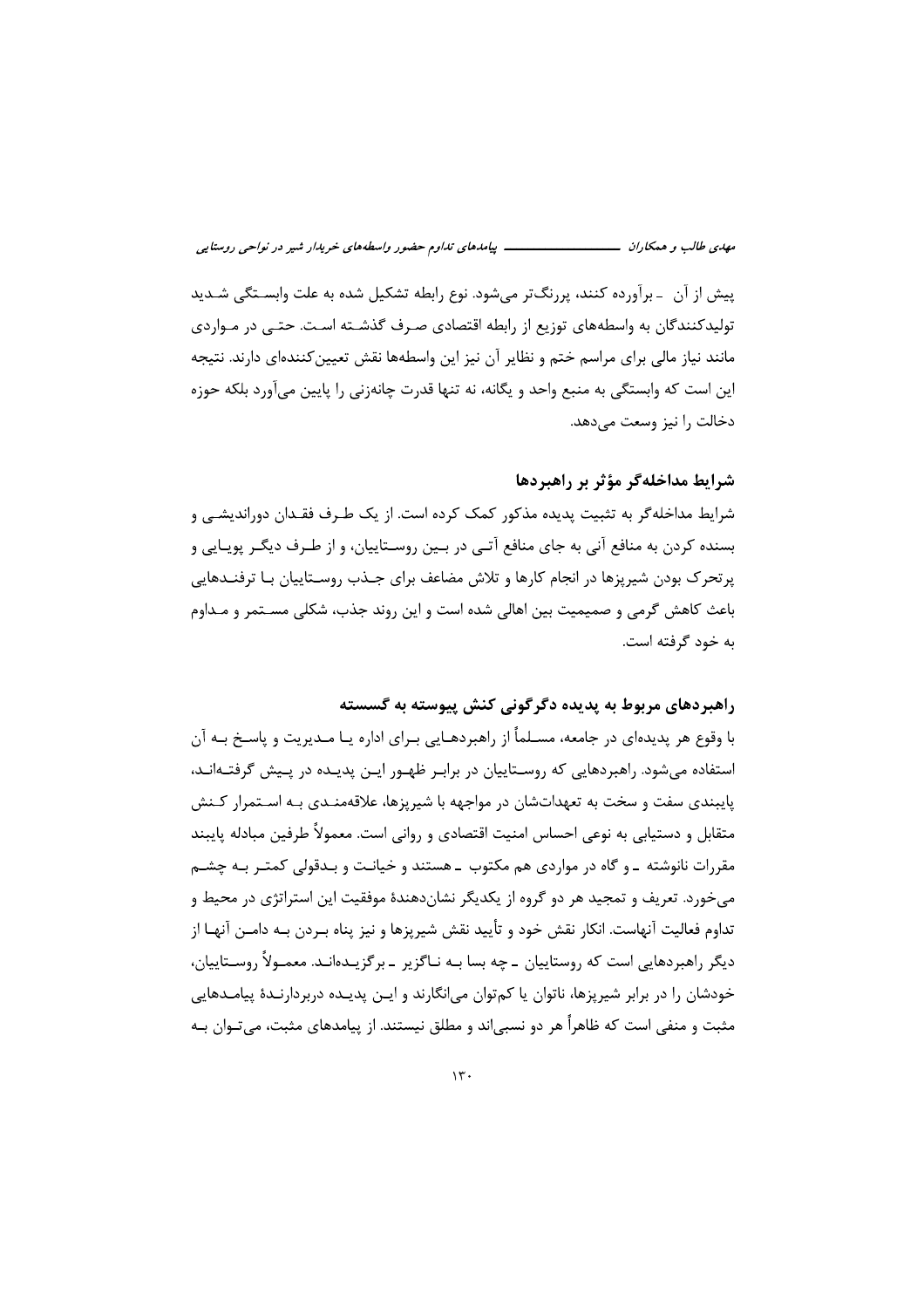شکل گیری نوع جدیدی از کنش متقابل اجتماعی اشاره کرد که اهالی با افرادی خارج از روسـتا برقرار ساختهاند که سرانجام می توانست به رونق کسبوکار آنها و توسعه اجتماع محلی در پرتـو شکل گیری نوع جدیدی از سرمایه اجتماعی بینجامد.

#### ينامدها

به کار گیری هر یک از راهبردها، پیامدهایی را به دنبال دارد. در کنــار پیامــدهای مثبتــی چــون کاهش مهاجرت و رونق دامداری، شکل گیری این پدیده به پیامدهایی منفی نیز دامن زده است، كه از آن جملهاند:

الف) عقب ماندگی روستایی و توسعه نیافتگی در روستا؛ ب) تشدید وابستگی به گروههایی خارج از روستا؛ ج) باز تولید نابرابری در مبادله بین دامداران و شیریزان؛ و د) تأخير در رسيدن ــ يا اصلاً نرسيدن ــ به خودباوري و خوداتكايي.

زمینههای کنش متقابل این دو گروه حاکی از آن است که گروه شیریزها به علت استفاده بهتـر از منابع مالی اش توانسته است در روستای مورد نظر، در روابط اجتماعی نیز – افزون بـر روابـط اقتصادی ۔نفوذ کند. ایـن در حـالی اسـت کـه در طـرف مقابـل، روسـتاییان بـه رغـم داشـتن زمینههای مشارکتی با همدیگر و پتانسیل دامـداری روسـتا، نتوانسـتهانـد از حضـور شـیرپزها بهرهای برند و تنها اتکای صرف به منابع مالی آنان عوارض چندی را برای خودشان در بر داشته است. گردش منابع مالی موجود بین روسـتاییان مـیتوانسـت در قالـب صـندوق هـای کوچـک اعتباري در ايام مختلف بين آنها جلوه گر شود؛ در حالي كه تداوم اين وضع عملاً موجب تشــديد وابستگی به شیریزها شده بود. بازتولید مبادله نابرابر بین دو گروه اغلب ناشی از انفـرادی عمـل کردن نسبي روستاييان و جمع نشدن آنها در قالبهاي گروهي است. همن عمل مي تواند در بـه تأخیر انداختن خودباوری و خوداتکایی نقش جدی داشته باشد. در مجموع می تـوان گفـت کـه توسعهنیافتگی روستا مهمترین پیامد این تغییر کنش به شمار میآید.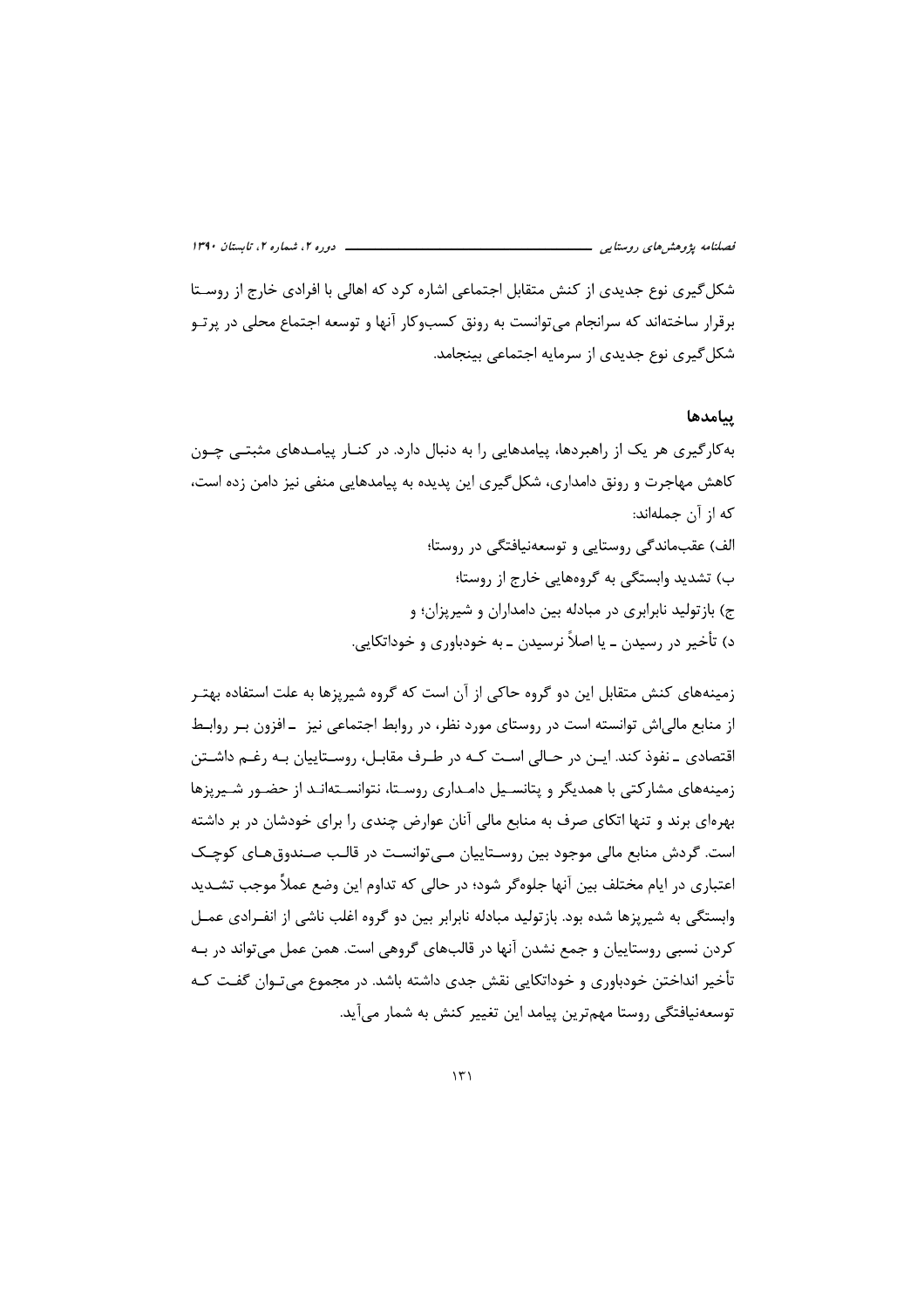*ضور واسطههای خریدار شیر در نواحی روستایی*<br>به رغم فعالیت بانک کشــاورزی و برخــی<br>بده ای از منابع مالی مورد نیاز روستاییان<br>تأمین مــ کننــد. طبعـاً عــواملــ حــون *ن تداوم حضور واسطههای خریدار شیر در نواحی روستایی*<br>ست که به رغم فعالیت بانک کشــاورزی و برخــی<br>خش عمدهای از منابع مالی مورد نیاز روستاییان<br>درسمــ تأمین مـــ کننــد. طبعـاً عــهاملــ حــمن *پیامدهای تداوم حضور واسطههای خریدار شیر در نواحی روستایی*<br>اکی است که به رغم فعالیت بانک کشــاورزی و برخــی<br>منوز بخش عمدهای از منابع مالی مورد نیاز روستاییان<br>منوز بخش عمدهای از منابع مالی مورد نیاز روستاییان ب بی*امدهای تداوم حضور واسطههای خریدار شیر در نواحی روستایی*<br>نتاهای ایران، حاکی است که به رغم فعالیت بانک کشــاورزی و برخــی<br>طق روستایی، هنوز بخش عمدهای از منابع مالی مورد نیاز روستاییان<br>باوننی را نقادهای غیر سمی تأمین مـ م*هدی طالب و همکاران*<br>**بحث و نتیجه گیری**<br>ب**حث و نتیجه گیری**<br>از بانکهای تجاری در روستاهای ایران، حاکی است که به رغم فعالیت بانک کشـاورزی و برخـی<br>از بانکـهای تجاری در مناطق روستایی، هنوز بخش عمدهای از منابع مالی مورد نیاز ر م*هدی طالب و همکاران*<br>**بحث و نتیجه گیری**<br>سوابق تأمین مالی در روستاهای ایران، حاکی است<br>از بانکهای تجاری در مناطق روستایی، هنوز بخش<br>و تولیدکنندگان بخش کشاهرزی را نهادهای غبر *مهدی طالب و همکاران*<br>**بحث و نتیجه گیری**<br>سوابق تأمین مالی در روستاهای ایران، ح<br>از بانکهای تجاری در مناطق روستایی،<br>و تولیدکنندگان بخش کشاه، ی را نواده م*هدی طالب و همکاران*<br>**بحث و نتیجه گیری**<br>سوابق تأمین مالی در روستاهای ایران، حاکی است که به<br>از بانکحای تجاری در مناطق روستایی، هنوز بخش عمد<br>و تولیدکنندگان بخش کشاورزی را نهادهای غیررسمی<br>مسافت و دوریِ روستا از شهر، منابع م سوابق تأمین مالی در روستاهای ایران، حاکی است که به رغم فعالیت بانک کشــاورزی و برخـی<br>از بانکـهای تجاری در مناطق روستایی، هنوز بخش عمدهای از منابع مالی مورد نیاز روستاییان<br>و تولیدکنندگان بخش کشاورزی ,ا نهادهای غیر,سمی تأمی مسافت و دوریِ روستا از شهر، منابع معیشتی روستا (تکـمعیشتی یـا چندمعیشــتی بــودن آن)،<br>دسترسی به بازارهای محلی و عواملی از این دست بر میزان نفوذ اعتباردهندگان خُرد میافزاید.<br>اگر چه اعطای اعتبارات بهمثابه فرایندی اقتصادی در

عمیقی در روابط اجتماعی بر جای نهد.<br>در تحقیق حاضر، نشان داده شد که تولیدکنندگان شیر در روستای شیشه اغلـب بـه علـت<br>کمبود نقدینگی و محرومیـت مـالی در نـوعی رابطـه مبادلـهای بـا گروهـی از خریـداران شـیر (شیریزها) قرار گرفتند، و این افراد به تأمین کنندگان منابع مالی آنها بدل شدند. گســترش ایــن ارتباط نشان داد که در بسیاری از زمینههای دیگـر، تولیدکننــدگان شــیر از شــیرپزها تقاضـای<br>تأمین مالی داشتند، به طوری که این رابطه با گذشت زمان به رابطهای نابرابر در عرصـه مبادلـه<br>اقتصادی تبــدیل گردیــد و در عرصــه اجتمــ شیرپزها در صورتی که پیوستگی اجتماعی بین تولیدکنندگان شیر وجود میداشت، میتوانست<br>به توسعه روستا و ایجاد اشتغال در قالب کارگاههای پنیرسازی محلی بینجامد. در این تحقیـق،<br>پدیدهٔ به وجود آمده بر اثر تداوم مبادله بـین ایـن دو گـر پدیده، چهار پدیده ظهور کردهاند که هر کدام شرایط علّی، زمینه، شرایط مداخلهگر، راهبردها و<br>پیامدهای خاص خود را دارد. این چهار پدیده ـ با نــامهــای کــاهش یــاری و همکــاری، فقــدان<br>خودباوری، عمومیت و فراگیری و تکـروی ــ به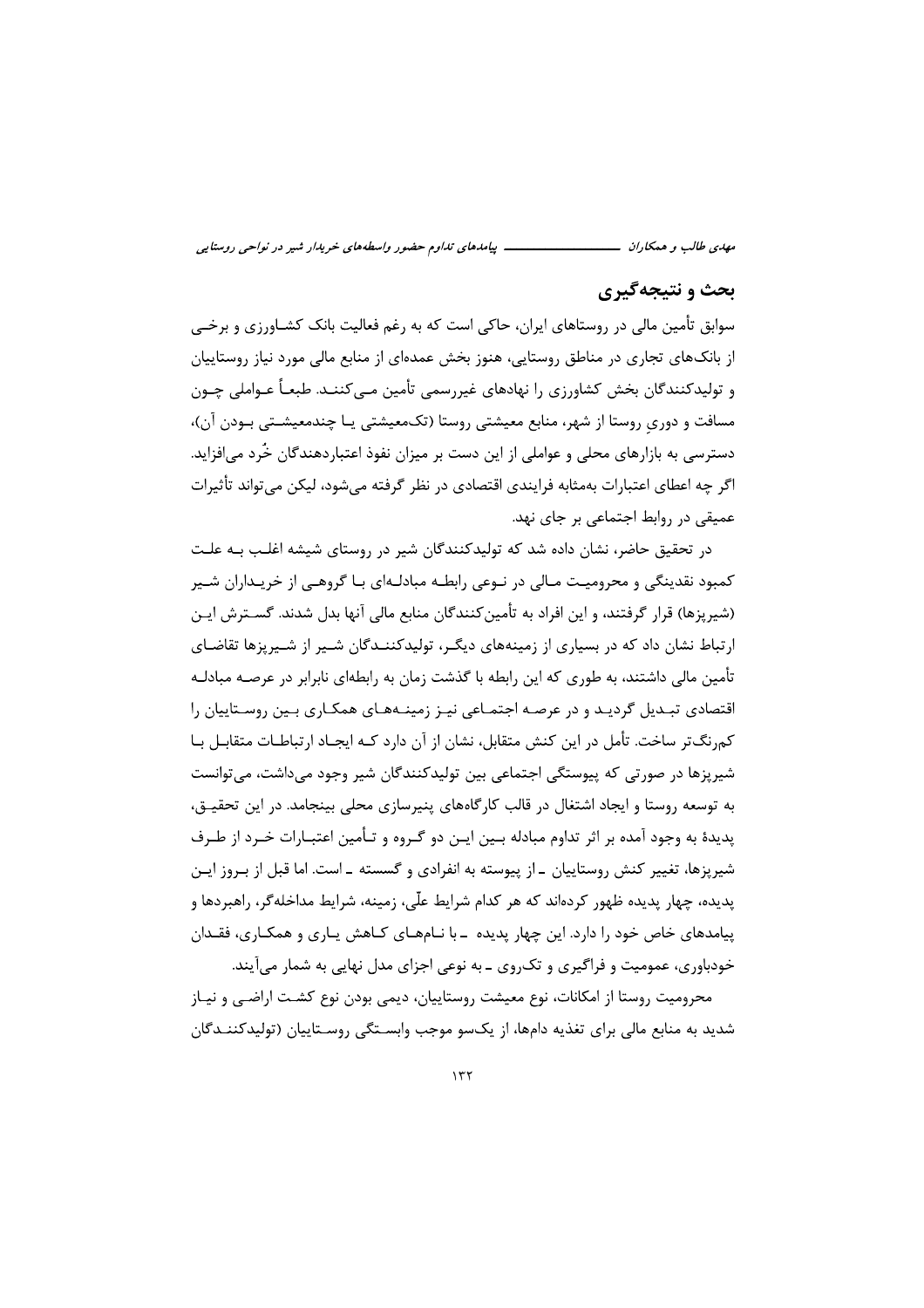شیر) به شیریزها شد، و از سوی دیگر از میزان قدرت اعتماد درون گروهی که می توانست زاینده مشارکت و حداکثر استفاده از منابع مالی در دسترس باشد، هر دم بیشتر کاست.

بدین ترتیب شرایط علّی برای بروز تکروی، حرکتهـای انفـرادی، ناپیوسـتگی یـا وابسـته نبودن روستاییان به همدیگر و به اجتماع محلی مهیّا شدند. در بعد دیگر قضـیه تحـرک بـالای شيريزها، بموقع حاضر شدن در جاي لازم، دست به نقد بودن شان، و نظاير اينهـا از يـک سـو، و ترجيح و اولويت قائل شدن روستاييان براي منافع آني حاصل از اين مبادله، در بروز اين پديــده نقش شرایط میانجی را داشتند. همین شرایط موجب گردید که روستاییان با انکار نقش خـود و بروز احساس ضعف و ناتوانی به دامان شیرپزها پناه ببرند و به منظور تداوم این ارتباط، پایبندی شدید به تعهداتشان را در برابر شیریزها، به عنوان ابزاری مؤثر به کار گیرند.

در مجموع تداوم این رابطه با شرایط علّی، مداخلـهڰـر و راهبردهـای بـه کـار گرفتـه شـده روستاییان، عملاً روستا و خود آنان را در مدار توسعهنیافتگی، تشدید وابستگی، و ابقای تـداوم و استمرار مبادله نابرابر قرار داد.

بدین ترتیب می توان گفت که اعتبارات خرد را می شود از منـابع مـالی خـود روســتا تـأمین کرد. سازماندهی این منابع به منظور تشکیل نوعی صندوق نیز می تواند از طریق مشارکت خــود روستاییان با همکاری سازمان تعاون روستایی صورت پذیرد. افزون بر اینهـا منـابع مـالی|ی کـه افراد بیرونی برای پیش خرید محصول وارد روستا می کنند، مـی توانـد در زمینــه پتانســیل۱عـای اشتغال به کار انداخته شود، و به نـوعی نقـدینگی سـرگردان ایـن جامعـه، بـه جـای دلالـی یـا سرمایه گذاری های کاذب، بر تولید و اشتغال متمرکز گردد.

#### منابع

ادیب حاج باقری، محسن و دیگران، ۱۳۸۵، **روشهای تحقیق کیفی**، انتشارات بشری، تهران.

استراس، آنسلم و کوربین، جولیـت، ۱۳۸۷، اصول روش تحقیق کیفی؛ نظریه مبنایی، رویههـا و شـیوههـا، ترجمه، بیوک محمدی، چاپ دوم، انتشارات پژوهشکده علوم انسانی و مطالعات فرهنگی، تهران.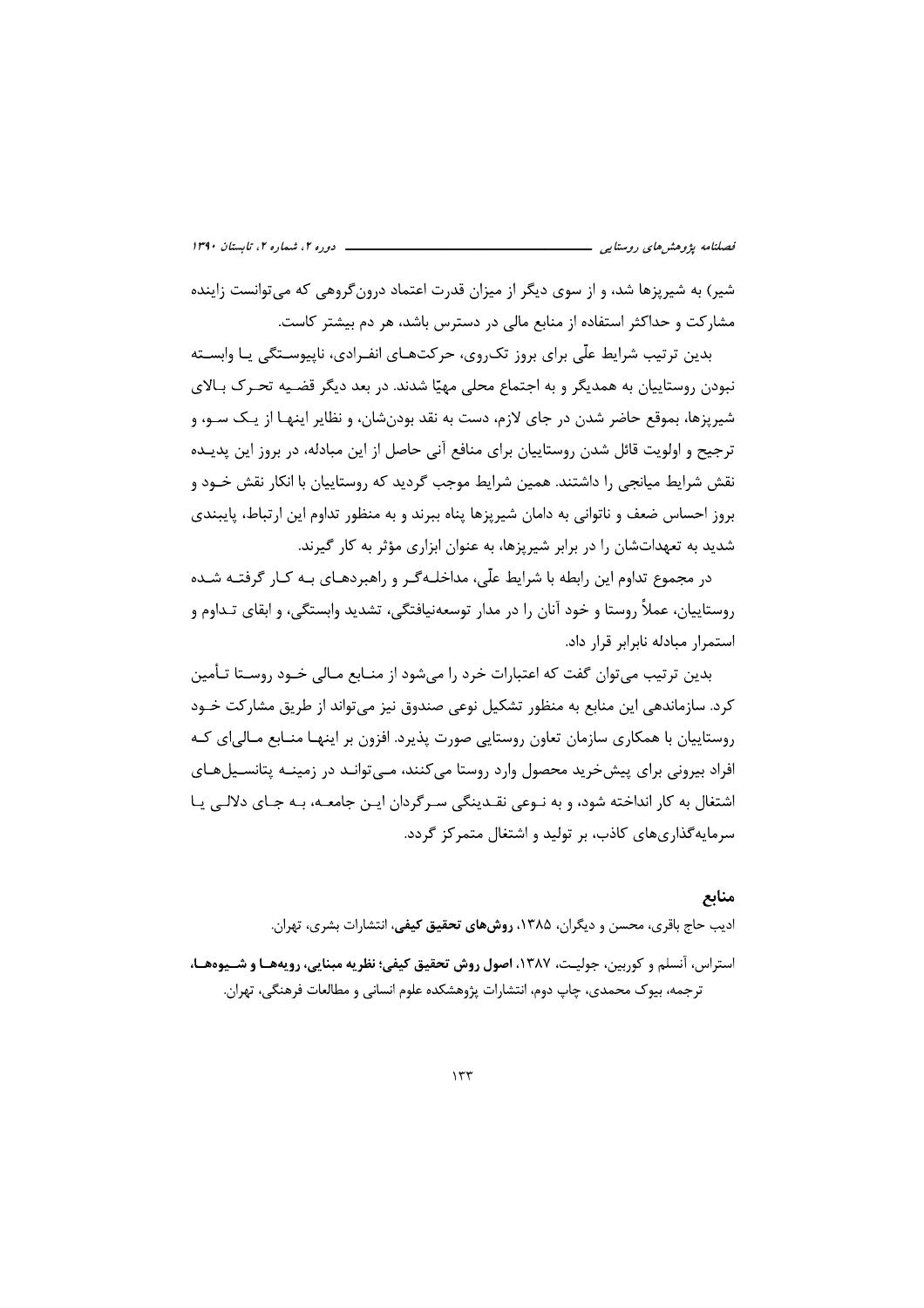- اسماعیلپور، نوید، ۱۳۷۹، <mark>آشنایی با اعتبارات و منــابع اعتبــاری</mark>، مجموعــه انتشــارات آموزشــ<sub>ه،</sub> شــوراهای اسلامی روستا و بخش، معاونت ترویج و مشارکت مردمی وزارت جهاد کشاورزی.
- افتخاری، عبدالرضا رکن الدین و عینالی، جمشید، ۱۳۸۴، ارزیابی ا**عتبارات خرد بانک کشاورزی در توسـعه** اقتصادی روستایی (مطالعه موردی: شهرستان خدابنده)، فصلنامه پژوهشهای بازر گانی، ش. ۳۴.
- افتخاری، عبدالرضا رکنالدین، عینالی، جمشید و سجاسی قیداری، حمـدالله، ۱۳۸۵، ا**رزیابی آثار اعتبــارات** خرد بانکی در توسعه کشاورزی (مطالعه مـوردی: تعـاونیهـای خودجـوش روســتایی شهرســتان خدابنده)، فصلنامه اقتصاد کشاورزی و توسعه، سال چهاردهم، شماره ۵۶، صصـ.۷۶-۴۵.
- ایراننژاد، ژیلا، ۱۳۷۵، **سرمایهگذاری و اعتبارات در بخش کشاورزی ایران**، مرکـز مطالعـات و برنامـهریـزی اقتصاد كشاورزي.
- خزاعی، علبی، ۱۳۷۹، تضعیف جایگاه بانک کشاورزی در اعتبارات روستایی و چگــونگی ایجــاد مشــارکت زنان، شماره ۲۳۱-۲۳۰.
	- خسروی، خسرو، ۱۳۵۸، جامعهشناسی روستایی ایران، تهران، نشر پیام.
- داوان، ام. ال، ۱۳۸۸، ا**ولویتهای توسعه روستایی**، ترجمه مهدی طالب، احمد محمــدی، زهـرا فرضــ<sub>ی ن</sub>اده، حسین قهاری، چاپ اول، انتشارات دانشگاه تهران، تهران.
- رحمانی اندبیلی، صفتاله، ۱۳۸۰، مروری بر شکل گیری و عملکرد صندوق های قرض الحســنه روســتایی و جایگاه آن در نظام اعتبارات روستایی، جهاد کشاورزی، ش. ۲۴۱-۲۴۰.
- رحمـانی، مـریم، زنـد رضـوی، سـیامک، ربـانی، علـی، ادیبـی، مهـدی، ۱۳۸۷، نقـش اعتبـارات خــرد در توانمندسازی زنان: مطالعه موردی روستای پشت رود بم، فصلنامه مطالعات زنان، سـال ۶، شـماره ۳،
- سلامی، حبیبالله و طلاحی لنگرودی، حسـین، ۱۳۸۱، اندازهگیری بهرهوری در واحدهای بــانکی: مطالعــه **موردی بانک کشاورزی**، فصلنامه اقتصادی کشاورزی و توسعه، سال دهم، شماره ۳۹.
- طالب، مهدی، ۱۳۷۲، ا**عتبارات روستایی در ایران**، انتشارات معاونت ترویج و مشـار کتهـای مردمــی وزارت جهاد کشاورزی.

طالب، مهدی، ۱۳۷۶، م**دیریت روستایی در ایران**، چاپ دوم، انتشارات دانشگاه تهران، تهران.